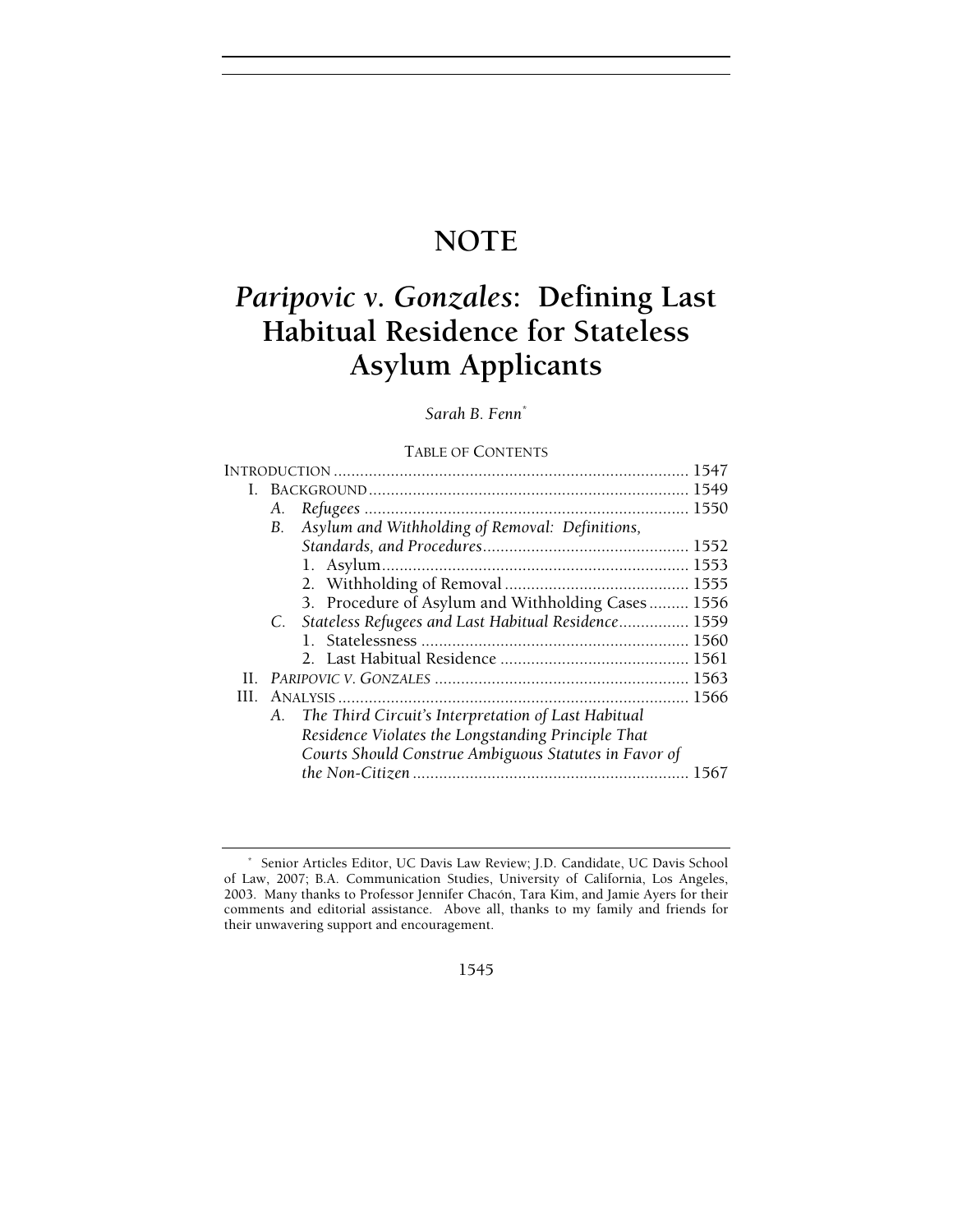| 1546 | University of California, Davis<br>[Vol. 40:1545]                                                                                                                |
|------|------------------------------------------------------------------------------------------------------------------------------------------------------------------|
|      | B. The Paripovic Court's Interpretation Conflicts with the<br>United States Code of Federal Regulations, Which<br>Permits Consideration of Intent in Determining |
|      | C. The Paripovic Court's Rationale Undermines Important                                                                                                          |
|      |                                                                                                                                                                  |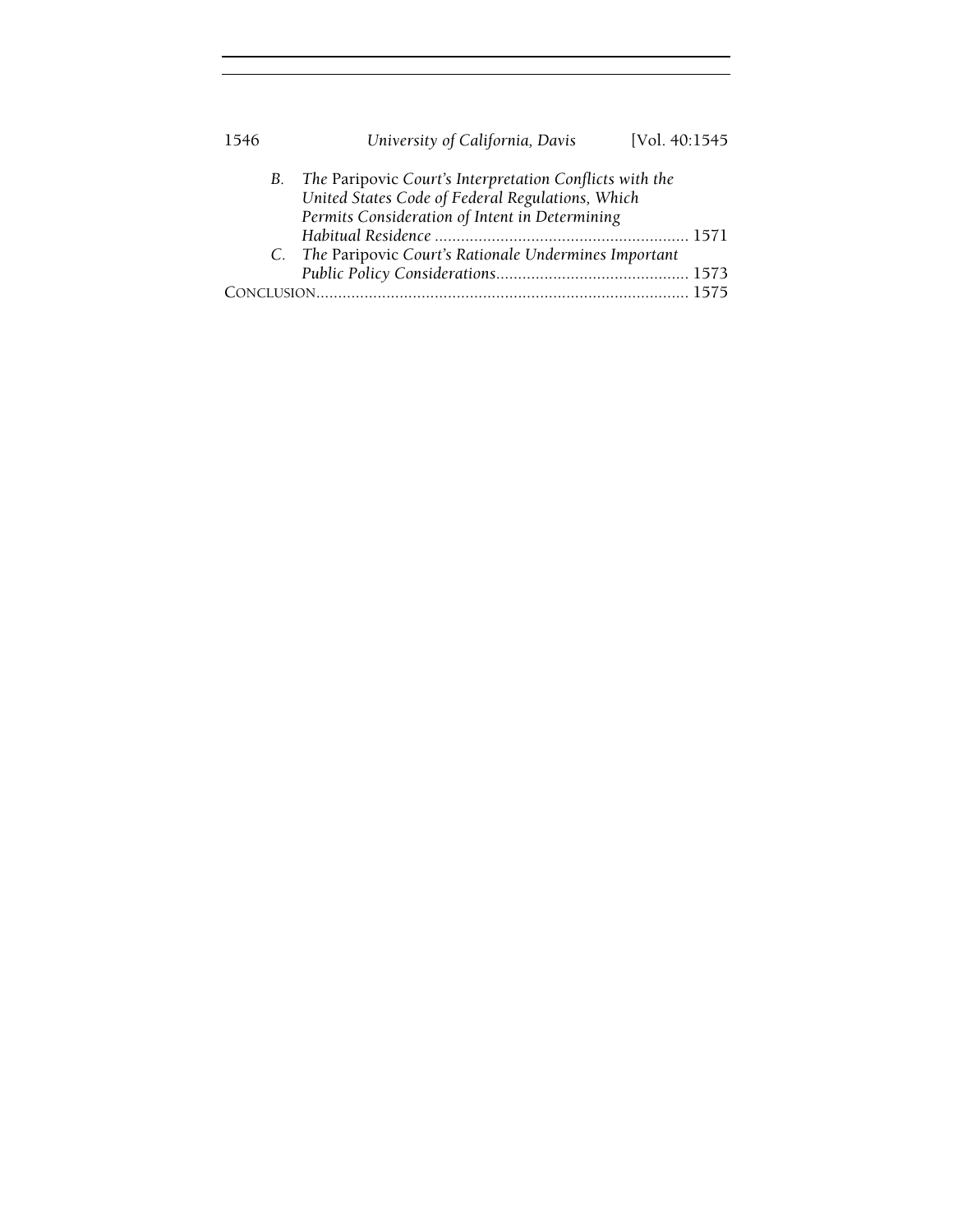2007] Paripovic v. Gonzales 1547

### INTRODUCTION

Former Supreme Court Chief Justice Earl Warren once said, "Citizenship is man's basic right for it is nothing less than the right to have rights."<sup>1</sup> As articulated by Warren, when an individual is rendered stateless, specific problems arise as to which laws, if any, protect his or her fundamental rights.<sup>2</sup> Absence of nationality is particularly problematic for an asylum applicant.<sup>3</sup> Asylum applicants must establish that they cannot return to their country of nationality because of past persecution or a well-founded fear of future persecution.4 Alternatively, stateless asylum applicants must establish that they cannot return to their last habitual residence in order to be eligible for asylum.<sup>5</sup> Often, refugees who flee persecution live in several countries en route to the United States.<sup>6</sup> In such cases, courts

 *See* 8 U.S.C. § 1101(a)(42)(A) (2007) (setting forth refugee definition). Section  $1101(a)(42)(A)$  defines the term "refugee" as:

[A]ny person who is outside any country of such person's nationality or, in the case of a person having no nationality, is outside any country in which such person last habitually resided, and who is unable or unwilling to return to, and is unable or unwilling to avail himself or herself of the protection of, that country because of persecution or a well-founded fear of persecution on account of race, religion, nationality, membership in a particular social group, or political opinion.

#### *Id.*

5  *Id.*

6  *See, e.g.*, *Ouda*, 324 F.3d at 447 (describing stateless Palestinian refugee who was born in Kuwait and subsequently lived in Bulgaria and Egypt before entering

<sup>&</sup>lt;sup>1</sup> Carol A. Batchelor, *Stateless Persons: Some Gaps in International Protection*, 7 INT'L J. REFUGEE L. 232, 235 (1995) (quoting INDEP. COMM'N ON INT'L HUMANITARIAN ISSUES, WINNING THE HUMAN RACE? 107 (1988)) (discussing legal gaps in protecting stateless individuals). 2

<sup>&</sup>lt;sup>2</sup> Id. at 235 (stating that if rendered stateless, "one is stripped of even the right to have rights, there being no foundation from which other rights might reasonably flow" and that "[t]he stateless person is denied the vehicle for access to fundamental rights, access to protection, and access to expression as a person under the law").

<sup>&</sup>lt;sup>3</sup> See infra Part III (discussing case where court struggled in evaluating stateless individual's asylum claim); *see also* Paripovic v. Gonzales, 418 F.3d 240, 241-42, 245 (3d Cir. 2005) (illustrating case where asylum applicant's statelessness resulted in court's decision to deny asylum), *amended by* 2005 U.S. App. LEXIS 18577 (3d Cir. Aug. 29, 2005); Elian v. Ashcroft, 103 F. App'x 78, 80 (9th Cir. 2004) (illustrating case where court failed to determine whether West Bank or Jordan was stateless refugee's last habitual residence); Ouda v. INS, 324 F.3d 445, 449-50 (6th Cir. 2003) (demonstrating conflicting lower court and appellate court decisions concerning stateless asylum applicant's last habitual residence). 4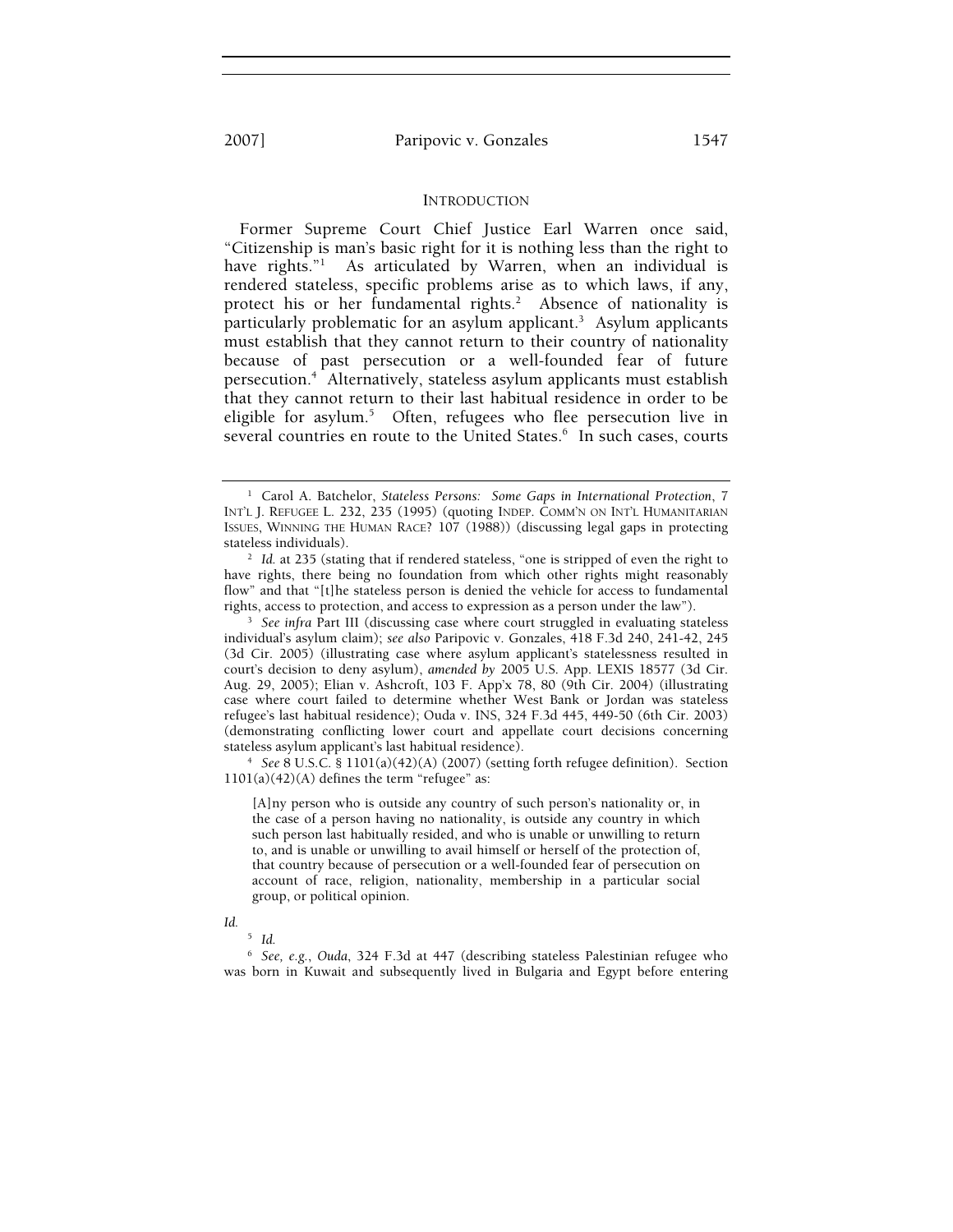struggle to determine stateless refugees' last habitual residences.<sup>7</sup> *Paripovic v. Gonzales* illustrates this struggle.<sup>8</sup>

In *Paripovic*, the Third Circuit Court of Appeals concluded that Serbia (where the asylum applicant, Zeljko Paripovic, had lived as a refugee), rather than Croatia (Paripovic's native country), was Paripovic's last habitual residence.<sup>9</sup> In reaching its conclusion, the Third Circuit disregarded Paripovic's lack of intent to remain in Serbia.<sup>10</sup> Rather, the court upheld the immigration court's finding that intent is *not* a factor in determining last habitual residence.<sup>11</sup> Further, the Third Circuit determined that two years was quantitatively sufficient to designate Serbia as Paripovic's last habitual residence.<sup>12</sup>

This Note argues that courts should adopt a more qualitative evaluation to determine a refugee's true last habitual residence.<sup>13</sup> Specifically, this Note asserts that the Third Circuit erred in basing its decision on a quantitative amount of time in residence.<sup>14</sup> Instead, courts should include qualitative considerations in their last habitual residence analysis, such as intent to remain in a certain country.15 Part I sets forth the definitions, standards, and judicial procedures used in asylum and withholding of removal cases.<sup>16</sup> Part II discusses the facts, holding, and rationale of *Paripovic*. 17 Part III argues that the Third Circuit erred in discounting Paripovic's intent when it determined his last habitual residence.<sup>18</sup>

United States).

*See id.*; *Paripovic*, 418 F.3d at 241, 244-45 (illustrating case where ambiguity of stateless refugee's last habitual residence posed problem for court); *infra* Part III (discussing Third Circuit's attempt to define "last habitual residence" in *Paripovic*). 8

 <sup>418</sup> F.3d 240; *infra* Part III (discussing *Paripovic* case). 9

 <sup>418</sup> F.3d at 245.

<sup>10</sup> *Id.*

<sup>11</sup> *Id.*

<sup>12</sup> *Id.*

<sup>13</sup> *See infra* Part III (arguing *Paripovic* court erred in failing to consider qualitative Factors in determining last habitual residence).<br><sup>14</sup> See infra Part III.<br><sup>15</sup> See infra Part I (setting forth "asylum" and "withholding of removal"

definitions, standards, and procedures). 17 *See infra* Part II (discussing factual background, procedure, holding, and

rationale of *Paripovic*). 18 *See infra* Part III (arguing Third Circuit erred by disregarding principles of

statutory construction, overlooking analogous law, and ignoring public policy considerations).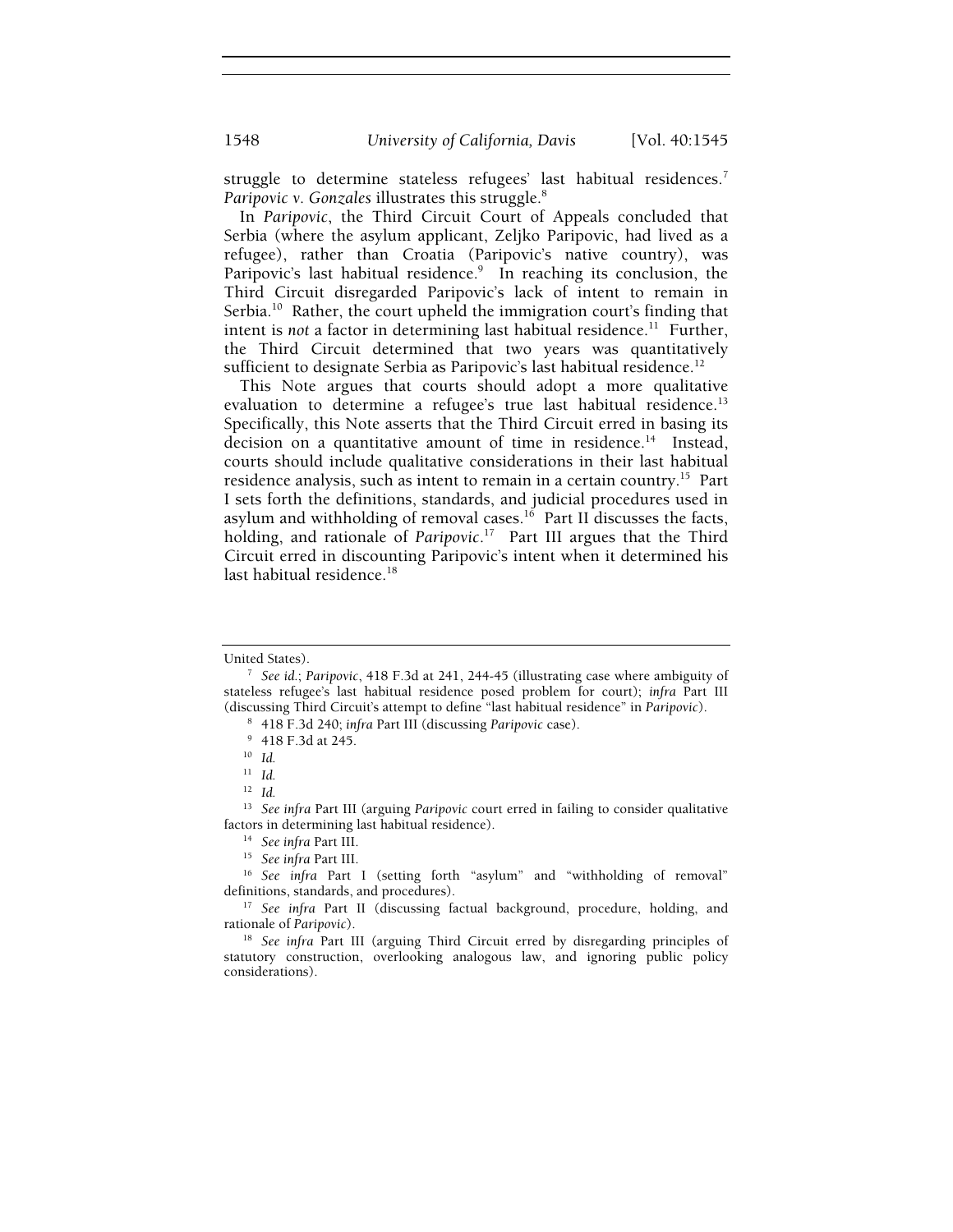### I. BACKGROUND

Modeled after the 1951 Convention Relating to the Status of Refugees, the 1980 Refugee Act (the "1980 Act") set forth the United States' first comprehensive refugee policy.<sup>19</sup> The policy's central component is relief from persecution, which courts may provide through asylum and withholding of removal ("withholding").<sup>20</sup> The 1980 Act established the standard for relief from persecution.<sup>21</sup> To receive this legal relief, an asylum or withholding applicant must first qualify as a "refugee" under the Immigration and Nationality Act's ("INA") statutory definition.22

<sup>20</sup> See Refugee Act of 1980 § 101 (stating purpose of 1980 Act is to respond to persons subject to persecution in their homelands); LEGOMSKY, *supra* note 19, at 872 (discussing asylum and withholding of removal). 21 *See* Refugee Act of 1980 § 201 (defining "refugee" and setting forth persecution

standard for asylum and withholding); LEGOMSKY, *supra* note 19, at 862 (stating that

 $22$  8 C.F.R. § 208.13(a) (2007) ("The burden of proof is on the applicant for asylum to establish that he or she is a refugee as defined in section  $101(a)$  $(42)$  of the [INA]."); Krastev v. INS, 292 F.3d 1268, 1270 (10th Cir. 2002) (stating that asylum applicant must first establish that he or she is "refugee" (citing Woldemeskel v. INS, 257 F.3d 1185, 1188 (10th Cir. 2001) ("First, the [asylum] applicant has the burden [of proving] her statutory eligibility . . . by establishing [refugee status]."))); *see* 8 U.S.C. §  $1101(a)(42)(A)$  (2007) (defining refugee standard). Section  $1101(a)(42)(A)$ codified the refugee standard set forth by the 1980 Refugee Act.  $\S$  1101(a)(42)(A);

<sup>&</sup>lt;sup>19</sup> STEPHEN H. LEGOMSKY, IMMIGRATION AND REFUGEE LAW AND POLICY 862 (2002) (discussing Refugee Act of 1980); *see* INS v. Cardoza-Fonseca, 480 U.S. 421, 427, 436- 47 (1987) (discussing 1980 Act's new statutory procedure for granting asylum to refugees); Marincas v. Lewis, 92 F.3d 195, 198 (3d Cir. 1996) (stating that purpose of 1980 Refugee Act, which amended Immigration and Nationality Act, was "to provide a permanent and systematic procedure for the admission to this country of refugees of special humanitarian concern to the United States" (citing Refugee Act of 1980, Pub. L. No. 96-212, 94 Stat. 102 (1980))); *see also* 8 U.S.C. § 1158(a) (2007) (setting forth authority to apply for asylum, conditions for granting asylum, asylum status, and asylum procedure).

The 1980 Refugee Act also adapted U.S. law to conform with the United States' treaty obligations under the 1967 U.N. Protocol Relating to the Status of Refugees [hereinafter 1967 Protocol]. INS v. Stevic, 467 U.S. 407, 421, 427-28 (1984) (discussing sections of 1980 Refugee Act that adopted 1967 Protocol provisions); LEGOMSKY, *supra*, at 862 (stating that 1980 Refugee Act paralleled 1951 U.N. Convention Relating to Status of Refugees as amended by 1967 Protocol); *see* Refugee Act of 1980, Pub. L. No. 96-212, 94 Stat. 102 (conforming with 1967 Protocol); United Nations Protocol Relating to the Status of Refugees, *opened for signature* Jan. 31, 1967, 19 U.S.T. 6223, 606 U.N.T.S. 267 (amending 1951 U.N. Convention Relating to the Status of Refugees); *see also* United Nations Convention Relating to the Status of Refugees, *opened for signature* July 28, 1951, 19 U.S.T. 6259, 189 U.N.T.S. 137, *available at* http://www.unhchr.ch/html/menu3/b/o\_c\_ref.htm; LEGOMSKY, *supra*,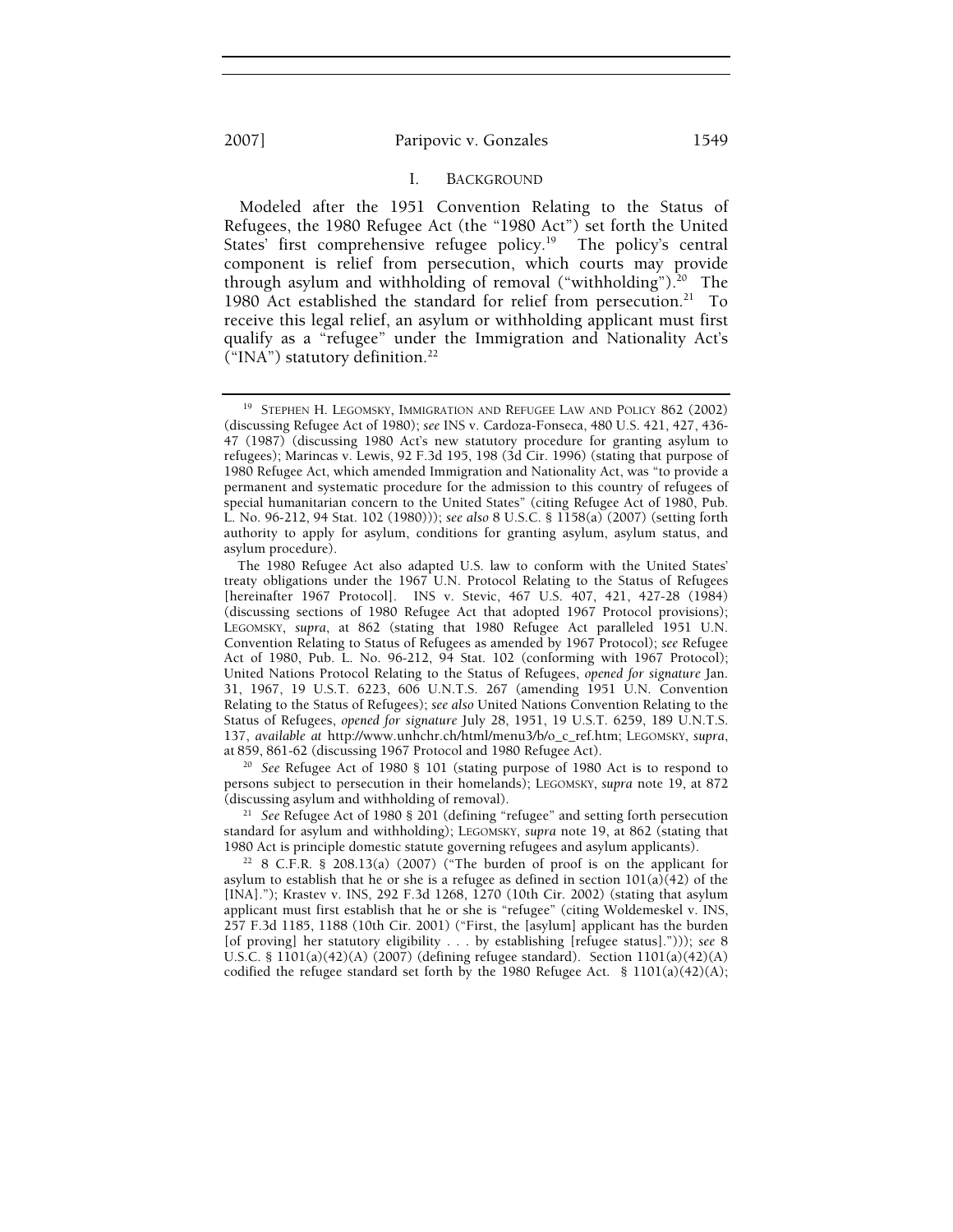# 1550 *University of California, Davis* [Vol. 40:1545

Once classified as a refugee, a person may apply for asylum or withholding if the U.S. government tries to remove him or her from the country.23 A court assesses the conditions in the applicant's country of nationality to determine the merit of an asylum or withholding claim.<sup>24</sup> In particular, the court evaluates whether the individual was, or could be, persecuted in his or her country of nationality.25 Alternatively, the refugee definition specifies that courts should consider a stateless refugee's asylum claim in the context of his or her last habitual residence.<sup>26</sup> The refugee definition does not, however, specify how to determine a stateless refugee's last habitual residence.<sup>27</sup> Moreover, subsequent case law has not clarified the last habitual residence refugee standard, and courts have applied the term inconsistently.28

# *A. Refugees*

Section 101(a)(42) of the INA sets forth the statutory definition of a "refugee," which is codified at 8 U.S.C. §  $1101(a)(42).^{29}$  Section 1101 defines a refugee as a non-citizen who is unable or unwilling to return to his or her country of nationality or last habitual residence.<sup>30</sup> The non-citizen must be unwilling or unable to return because he or she experienced persecution or has a well-founded fear of future

or "nonrefoulement"). 24 *See* 8 U.S.C. § 1101(a)(42)(A) (defining refugee standard used to determine asylum eligibility). 25 *Id.*

- <sup>28</sup> See infra Part I.C.2 (discussing analogous case law with varying results).<br><sup>29</sup> 8 U.S.C. § 1101(a)(42)(A).
- 

<sup>30</sup> Id. I use the word "non-citizen" in place of the INA's use of the word "alien" throughout this article. For a discussion on use of the term "alien," see Kevin R. Johnson, *"Aliens" and the U.S. Immigration Laws: The Social and Legal Construction of Nonpersons*, 28 U. MIAMI INTER-AM. L. REV. 263 (1996).

LEGOMSKY, *supra* note 19, at 862 (stating that 1980 Act's refugee definition appears in section  $101(a)(42)$  of Immigration and Nationality Act ("INA"), codified at 8 U.S.C. § 1101(a)(42)). 23 *See* 8 U.S.C. §§ 1101, 1158 (2007) (defining refugee and asylum standard and

procedure); *Krastev*, 292 F.3d at 1271 ("Once an applicant has established his or her 'refugee' status and thus eligibility for asylum, the Attorney General [via the immigration court system] exercises discretionary judgment in either granting or denying asylum." (citing *Woldemeskel*, 257 F.3d at 1189; Kapcia v. INS, 944 F.2d 702, 708 (10th Cir. 1991))). When an individual applies for asylum, the court will automatically consider the applicant for withholding of removal. *See* LEGOMSKY, *supra* note 19, at 872 (discussing differences between asylum and withholding of removal,

<sup>&</sup>lt;sup>26</sup> Id.<br><sup>27</sup> Id.; see also infra Parts I.C, II (discussing Paripovic and relevant case law).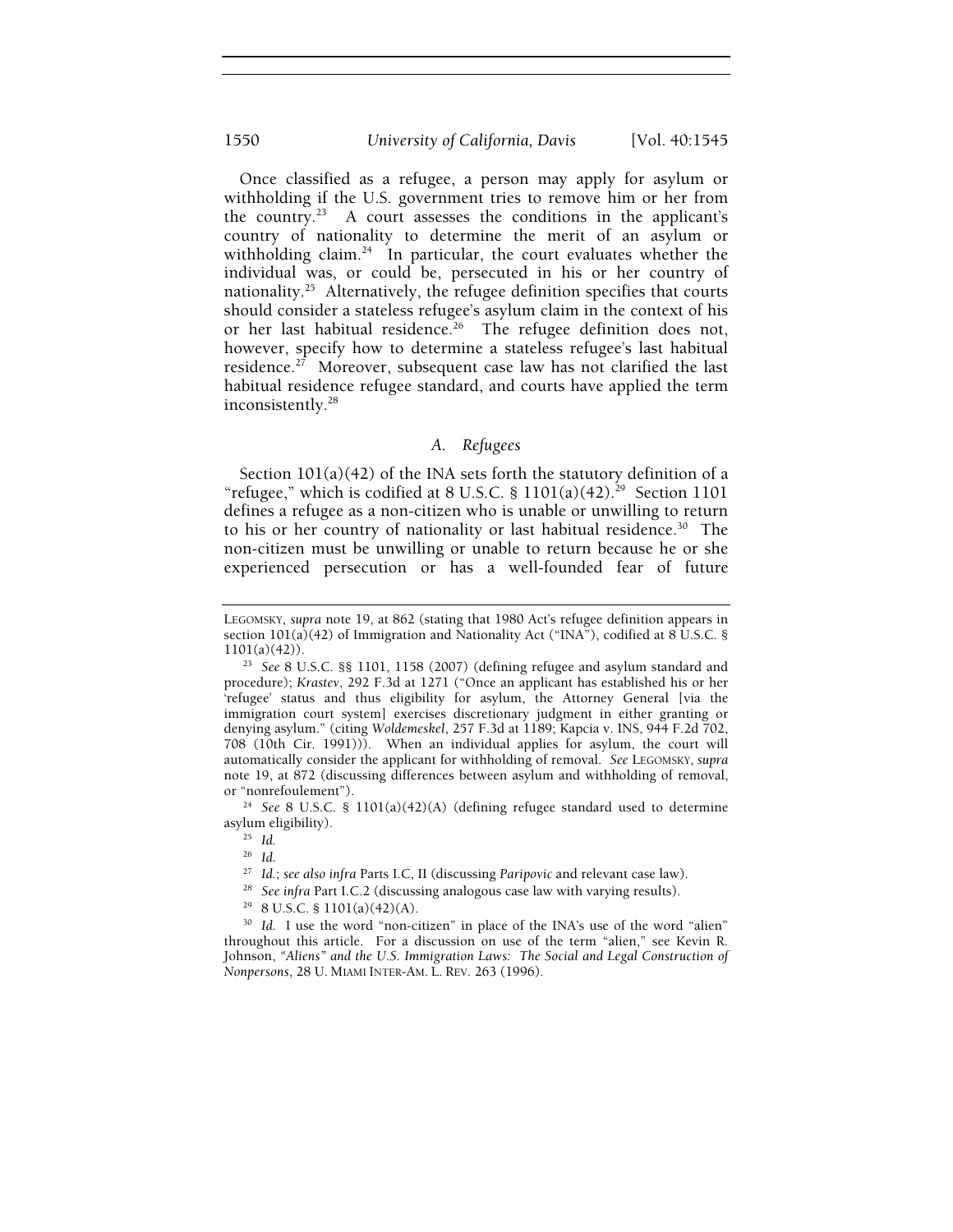2007] Paripovic v. Gonzales 1551

persecution.<sup>31</sup> Further, the alleged persecution must be on account of the individual's race, religion, nationality, membership in a particular social group, or political opinion.<sup>32</sup> To qualify for asylum or withholding, the non-citizen must first establish that he or she is a refugee under the statutory definition.33

Under § 1101(a)(42)'s "refugee" definition, an individual with a nationality must establish that he or she suffered past persecution or has a well-founded fear of future persecution.<sup>34</sup> A stateless applicant must meet the same statutory standard to qualify as a refugee and, in turn, receive asylum or withholding.<sup>35</sup> A stateless applicant, however, must establish past or future persecution where he or she last habitually resided, not in his or her country of nationality.<sup>36</sup> This alternative — evaluating stateless applicants' cases in the context of their last habitual residences — can pose problems.<sup>37</sup> For instance, where a person flees his or her home country and temporarily resides in several other countries, the person's last habitual residence is not always clear.<sup>38</sup> The stateless individual may have spent an equal amount of time in multiple locations.39 Further, § 1101's refugee determination often turns on the country where the applicant alleges<br>persecution.<sup>40</sup> The stateless refugee's country of last habitual The stateless refugee's country of last habitual residence is significant, as it is easier to show persecution in some countries over others.<sup>41</sup> The country that a court designates as one's

<sup>36</sup> *Id.*

<sup>31 8</sup> U.S.C. § 1101(a)(42)(A).

<sup>&</sup>lt;sup>32</sup> Id. (defining "refugee" as one unable or unwilling to return to his country "because of persecution or a well-founded fear of persecution on account of race,

 $33$  See 8 U.S.C. § 1158(b)(1)(B)(i) (2007) (stating that burden of proof is on asylum applicant to establish that he or she is refugee within meaning of § 1101(a)(42)(A)); Krastev v. INS, 292 F.3d 1268, 1270 (10th Cir. 2002) (citing Woldemeskel v. INS, 257 F.3d 1185, 1188 (10th Cir. 2001)) (noting that asylum applicant must first demonstrate refugee status); 8 C.F.R. § 208.13(a) (2007) (stating that asylum applicant bears burden of establishing refugee status under INA section  $101(a)(42)$  definition).

<sup>101(</sup>a)(42) definition). 34 *See* 8 U.S.C. § 1101(a)(42)(A). 35 *Id.*

<sup>&</sup>lt;sup>37</sup> See infra Part II (discussing *Paripovic*, where asylum claim turned on court's definition of "last habitual residence").

<sup>&</sup>lt;sup>38</sup> See infra Part II.<br><sup>39</sup> See, e.g., *infra* Part I.C.2 (discussing *Ouda v. INS* and *Elian v. Ashcroft*, where stateless asylum applicants temporarily lived in multiple locations). 40 *See infra* Part II. 41 *See infra* Part II.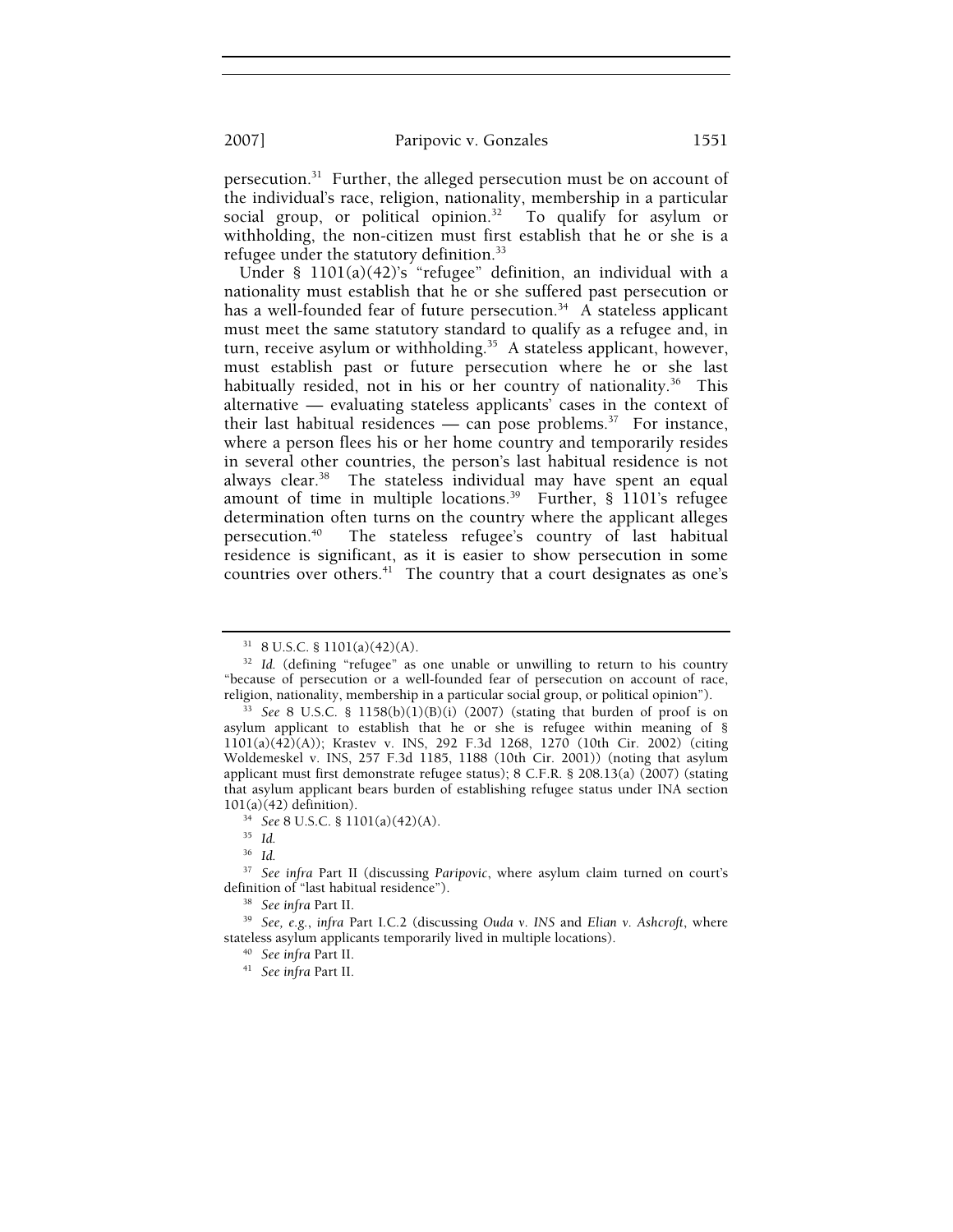last habitual residence, therefore, greatly impacts a stateless individual's eligibility for refugee status and, in turn, asylum.<sup>42</sup>

# *B. Asylum and Withholding of Removal: Definitions, Standards, and Procedures*

A stateless individual who illegally enters the United States may apply for relief from removal through either asylum or withholding of removal.43 An applicant who is awarded asylum is granted permission to remain in the United States.<sup>44</sup> Alternatively, withholding prevents the U.S. government from forcibly removing an applicant to the country where he or she was persecuted.<sup>45</sup> A court may still, however, remove an individual who qualifies for withholding to another country where he or she would not be persecuted.<sup> $46$ </sup> The procedures for asylum and withholding are essentially identical and generally begin with a hearing before an immigration judge  $("IJ")$ .<sup>47</sup> The applicant may then appeal the IJ's decision to the Board of Immigration Appeals ("BIA") and, subsequently, to a federal appellate court.<sup>48</sup> Although courts automatically consider asylum applicants for withholding, the two remedies require different burdens and afford different privileges.49

<sup>46</sup> *Id*. 47 *See id.* at 1007-09 (discussing asylum and withholding procedures); *see also infra* Part I.B.3 (same).

<sup>42</sup> *See infra* Part II; *see also* 8 U.S.C. § 1158(b)(1)(A) (2006) (defining

<sup>&</sup>lt;sup>43</sup> See, e.g., LEGOMSKY, *supra* note 19, at 872 (discussing persecution remedies of asylum and withholding of removal). Although an applicant who applies for asylum is automatically considered for withholding of removal, the two standards grant varying degrees of relief. *Id.*

<sup>44</sup> *Id.* Alternatively, withholding of removal provides a narrower remedy than asylum. *Id.*

<sup>45</sup> *Id.*

<sup>48</sup> *See* LEGOMSKY, *supra* note 19, at 1008-09 (describing typical asylum and withholding procedures); *see also infra* Part I.B.3 (explaining immigration court and BIA appellate processes). 49 *See id.* at 872 (discussing different remedies granted by asylum and

withholding); *see also* 8 C.F.R. § 208.3(b) (2007) ("An asylum application shall be deemed to constitute at the same time an application for withholding of removal . . . ."); EXECUTIVE OFFICE OF IMMIGRATION REVIEW, U.S. DEP'T OF JUSTICE, IMMIGRATION JUDGE BENCHBOOK INDEX pt. 1, ch. 6.V.B.6.a, e (2001), *available at* www.usdoj.gov/eoir/statspub/benchbook.pdf [hereinafter IMMIGRATION JUDGE BENCHBOOK] (stating that withholding burden is higher than asylum and that withholding confers no immigration benefit, unlike asylum); *infra* Part I.B (addressing differences between asylum and withholding standards and procedures).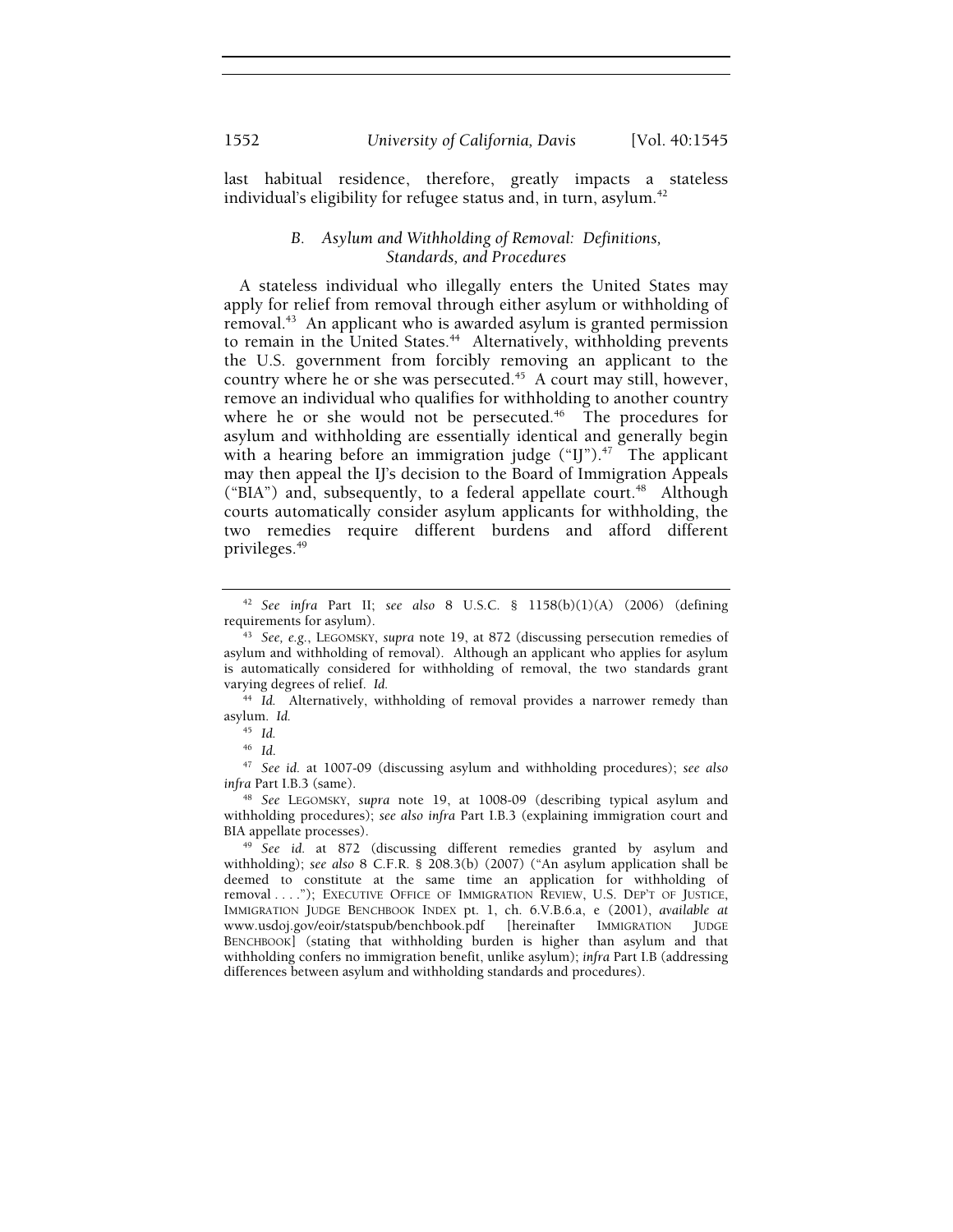2007] Paripovic v. Gonzales 1553

1. Asylum

Any non-citizen who is present within the United States, regardless of his or her legal status, may apply for asylum within one year of arrival.<sup>50</sup> The asylum applicant bears the burden of proving that he or she is eligible for legal relief from persecution.<sup>51</sup> Specifically, the applicant must first establish that he or she qualifies as a "refugee" under § 1101(a)(42)(A)'s statutory definition.<sup>52</sup> Thus, the applicant must show past persecution or a well-founded fear of future persecution on account of race, religion, nationality, social group membership, or political opinion.<sup>53</sup>

The BIA has held that an asylum applicant satisfies the well-founded fear standard if a reasonable person would fear persecution under the same circumstances.<sup>54</sup> Courts have further defined "persecution" as an infliction of harm or suffering upon a person who differs in a way that is regarded as offensive.<sup>55</sup> Because asylum law inevitably involves foreign nationals or residents, asylum standards reflect foreign policy considerations.56 Specifically, the potential harm to a foreign national

Mehilli v. Gonzales, 433 F.3d 86, 91 (1st Cir. 2005) (same). 52 *See* IMMIGRATION JUDGE BENCHBOOK, *supra* note 49, at ch. 6, pt. V.B.6.b (citing requirement for asylum eligibility); *see also* 8 U.S.C. § 1101(a)(42)(A) (2007) (setting forth refugee standard); *id.* § 1158(b)(1)(B)(i) (citing § 1101(a)(42)(A) refugee standard as asylum applicant's burden of proof); *supra* Part I.A (discussing refugees).

 $50$  8 U.S.C. § 1158(a)(1), (a)(2)(B) (2007) (setting forth general authority to apply for asylum and time limit); *see* Reyes-Reyes v. Ashcroft, 384 F.3d 782, 786 (9th Cir. 2004) (citing § 1158(a)(1), (a)(2)(B)); United States v. Chen, 324 F.3d 1103, 1104 (9th Cir. 2003) (citing  $\S$  1158(a)(2)(B) rule that applicant file for relief within one year of entry into United States).<br><sup>51</sup> See 8 U.S.C. § 1158(b)(1)(B)(i) (2007) (stating burden of proof is on asylum

applicant); Matter of Acosta, 19 I. & N. Dec. 211, 215 (B.I.A. 1985) (stating that noncitizen bears burden of proving persecution); *see also* Xiang Xing Gao v. Gonzales, 467 F.3d 33, 37 (1st Cir. 2006) (stating that non-citizen bears burden for establishing eligibility for asylum); Ouk v. Gonzales, 464 F.3d 108, 111 (1st Cir. 2006) (same);

<sup>&</sup>lt;sup>53</sup> See 8 U.S.C. § 1101(a)(42)(A); IMMIGRATION JUDGE BENCHBOOK, *supra* note 49, at ch. 6, pt. V.B.6.b.

<sup>&</sup>lt;sup>54</sup> See IMMIGRATION JUDGE BENCHBOOK, *supra* note 49, at ch. 6, pt. V.B.6.a (citing Matter of Mogharrabi, 19 I. & N. Dec. 439 (B.I.A. 1987)).

<sup>&</sup>lt;sup>55</sup> Id. pt. V.B.6.b (citing Kovac v. INS, 407 F.2d 102 (9th Cir. 1969)).<br><sup>56</sup> See, e.g., Batchelor, supra note 1, at 236 ("The question whether a certain matter is or is not solely within the domestic jurisdiction of a State is an essentially relative question; *it depends on the development of international relations*.") (emphasis added). Such foreign policy implications have significantly influenced the development and execution of U.S. asylum policies. *See generally* Deborah E. Anker & Michael H. Posner, *The Forty Year Crisis: A Legislative History of the Refugee Act of 1980*, 19 SAN DIEGO L. REV. 9 (1981) (discussing foreign policy considerations in development of U.S. immigration law and 1980 Act). Further, these political considerations have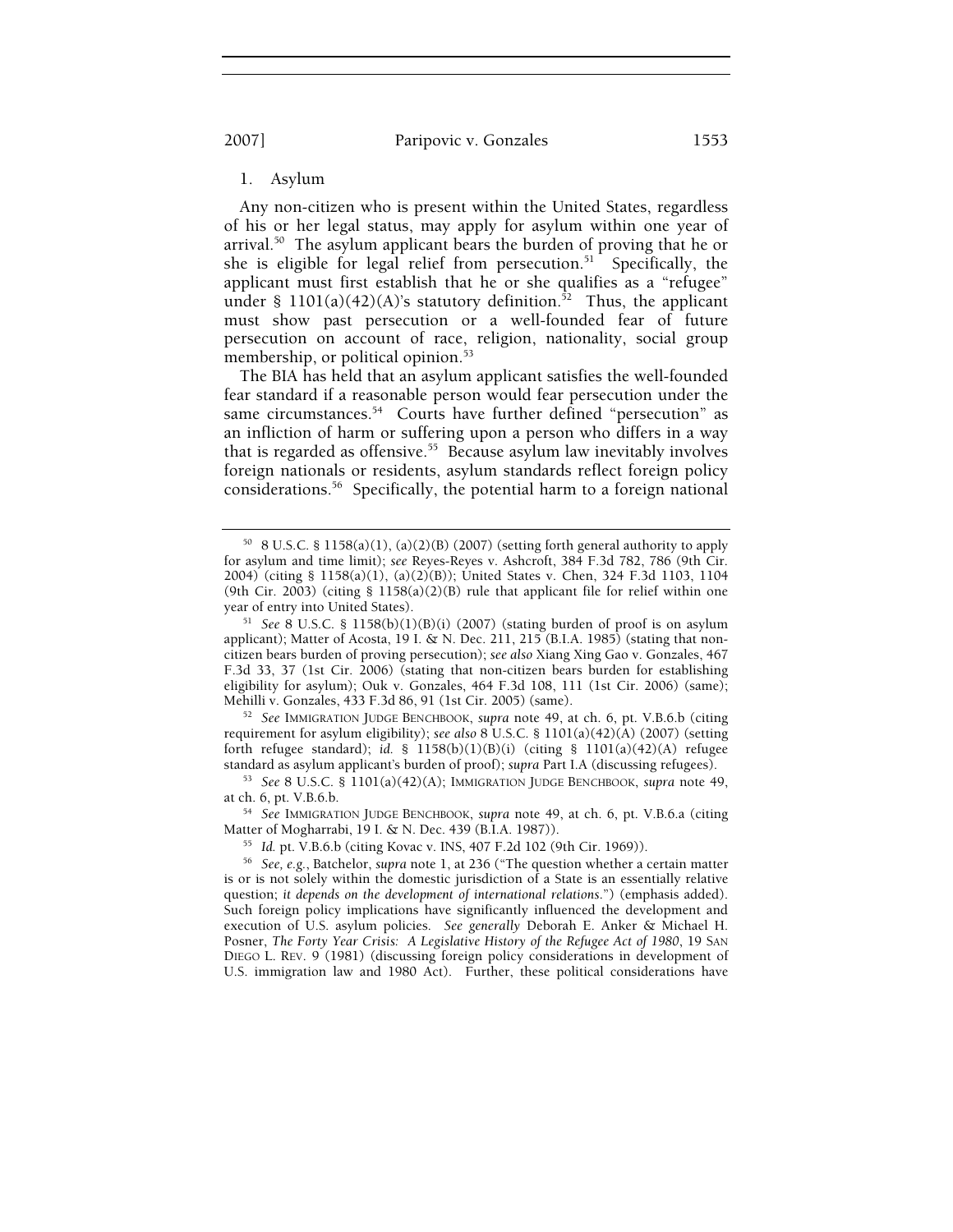in his or her home country must justify the U.S. government intervening in that country's relationship with its citizen.<sup>57</sup> Consistent with this principle, a showing of general civil strife, violence, or upheaval in the applicant's country of residence fails to constitute persecution.58 Moreover, mere discrimination on the basis of race or religion also typically falls short of satisfying the persecution standard.59 Instead, an asylum applicant must present specific evidence that he or she, as an *individual*, faces significantly more danger than the country's other citizens.<sup>60</sup>

Even where an applicant succeeds in satisfying the refugee definition — thus, establishing statutory eligibility for asylum — the reviewing court retains discretion to deny legal relief.<sup>61</sup> Thus, an asylum applicant must satisfy the dual burdens of proving statutory persecution and that such persecution warrants relief. $62$  Where a court ultimately denies asylum, however, an applicant may still gain relief through withholding of removal.<sup>63</sup>

<sup>58</sup> See IMMIGRATION JUDGE BENCHBOOK, *supra* note 49, at Part II ("Asylum Law Paragraphs") (citing Mendez-Efrain v. INS, 813 F.2d 279 (9th Cir. 1987)); *see also*  Campos-Guardado v. INS, 809 F.2d 285 (5th Cir. 1987); Sanchez-Trujillo v. INS, 801 F.2d 1571 (9th Cir. 1986); Lopez v. INS, 775 F.2d 1015 (9th Cir. 1985); Matter of T-, 20 I. & N. Dec. 571, 578 (B.I.A. 1992); Matter of Mogharrabi, 19 I. & N. Dec. 439 (B.I.A. 1987); Matter of Pierre, 15 I. & N. Dec. 461 (B.I.A. 1975). 59 *See* IMMIGRATION JUDGE BENCHBOOK, *supra* note 49, at Part II ("Asylum Law

Paragraphs") ("Persecution is an extreme concept which ordinarily does not include 'discrimination on the basis of race or religion, as morally reprehensible as it may be.'"

<sup>60</sup> See Debab v. INS, 163 F.3d 21, 27 (1st Cir. 1998) (noting limit in granting asylum where widespread violence affects all citizens in country). 61 *See* IMMIGRATION JUDGE BENCHBOOK, *supra* note 49, at Part II ("Asylum Law

justified the executive branch's near-exclusive jurisdiction over immigration policy. *Id.* In fact, the allocation of control over asylum between the executive branch and Congress was thoroughly debated prior to the 1980 Act's passage. *Id.* at 34-37. 57 *See* Batchelor, *supra* note 1, at 236 ("The right of a State to use its discretion is

<sup>. . .</sup> restricted by obligations which it may have undertaken towards other States. In such a case, jurisdiction which, in principle, belongs solely to the State, is limited by rules of international law." (quoting Tunis and Morocco Nationality Decrees, Advisory

Paragraphs") (citing Matter of Pula, 19 I. & N. Dec. 467 (B.I.A. 1987); Matter of Shirdel, 19 I. & N. Dec. 33 (B.I.A. 1984); Matter of Salim, 18 I. & N. Dec. 311 (B.I.A.

<sup>1982)). 62</sup> *Id.*

<sup>63</sup> *See* LEGOMSKY, *supra* note 19, at 872, 874-75 (stating that where court denies relief through asylum, court will automatically evaluate claim as application for withholding).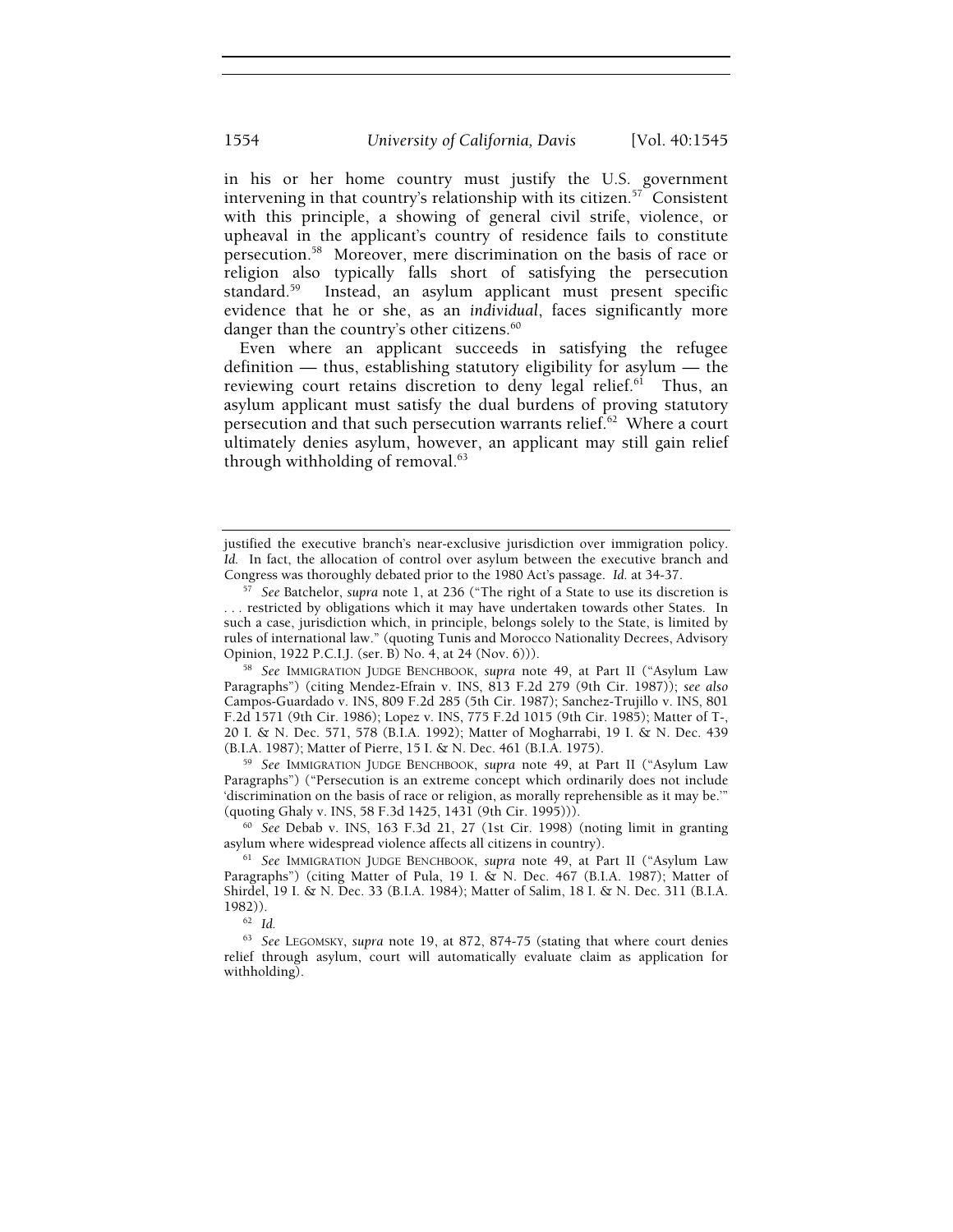# 2. Withholding of Removal

Withholding of removal affords a lesser remedy than asylum and places a higher burden of proof on the applicant.<sup>64</sup> Unlike asylum's discretionary element, however, 8 U.S.C. § 1231(b)(3) mandates that courts grant withholding relief to applicants who meet the statutory standard.<sup>65</sup> Further, 8 C.F.R. § 208.3(b) provides that courts shall automatically consider an asylum application to also be a withholding of removal application.<sup>66</sup> While asylum and withholding provide distinctly different remedies, substantial overlap also exists between the two forms of relief.67

Section  $241(b)(3)$  of the INA (codified at 8 U.S.C. § 1231(b)(3)) sets forth the requirements for withholding.<sup>68</sup> Specifically, the U.S. government may not remove anyone to a country where his or her life or freedom will be threatened. $69$  As in proving asylum eligibility, the applicant must establish that the foreign government will persecute him or her if removed to that country.<sup>70</sup> This potential persecution must also be on account of race, religion, nationality, social group membership, or political opinion.<sup>71</sup> Unlike asylum, however, the

<sup>67</sup> See, e.g., CHARLES GORDON ET AL., 3-33 IMMIGRATION LAW & PROCEDURE § 33.05<sup></sup> (2006) (discussing similarities and differences between asylum and withholding).

<sup>68</sup> See 8 U.S.C. § 1231(b)(3) (2007). Section 1231(b)(3) states: "[T]he Attorney General may not remove an alien to a country if the Attorney General decides that the alien's life or freedom would be threatened in that country because of the alien's race, religion, nationality, membership in a particular social group, or political opinion." *Id.*

<sup>69</sup> *Id.*

<sup>71</sup> See § 1231(b)(3) (prohibiting removal to life-threatening conditions on account of race, religion, nationality, membership in particular social group, or political

<sup>64</sup> *See* IMMIGRATION JUDGE BENCHBOOK, *supra* note 49, at ch. 6, pt. V.B.6.a, e (stating that withholding burden is higher than asylum burden and that withholding merely prohibits deportation to particular country). 65 *See id.* ch 6, pt. V.B.6.e (stating that withholding is mandatory form of relief for

those who are statutorily eligible); *see also* 8 U.S.C. § 1231(b)(3) (2007) (setting forth mandatory withholding requirement). 66 *See* Njuguna v. Ashcroft*,* 374 F.3d 765, 769 (9th Cir. 2004) ("Every asylum

application is deemed to include a request for a withholding of removal."); 8 C.F.R. § 208.3(b) (2007) (stating that asylum application will also be considered application for withholding); LEGOMSKY, *supra* note 19, at 872 (stating that application for asylum

<sup>70</sup> *See* INS v. Cardoza-Fonseca, 480 U.S. 421, 429-30 (1987) (discussing withholding standard); Lim v. INS, 224 F.3d 929, 935 (9th Cir. 2000) ("To effect a well-founded fear, a threat need not be statistically more than fifty-percent likely; the Supreme Court has suggested that even a one-tenth possibility of persecution might effect a well-founded fear." (citing *Cardoza-Fonseca*, 480 U.S. at 430; Arteaga v. INS,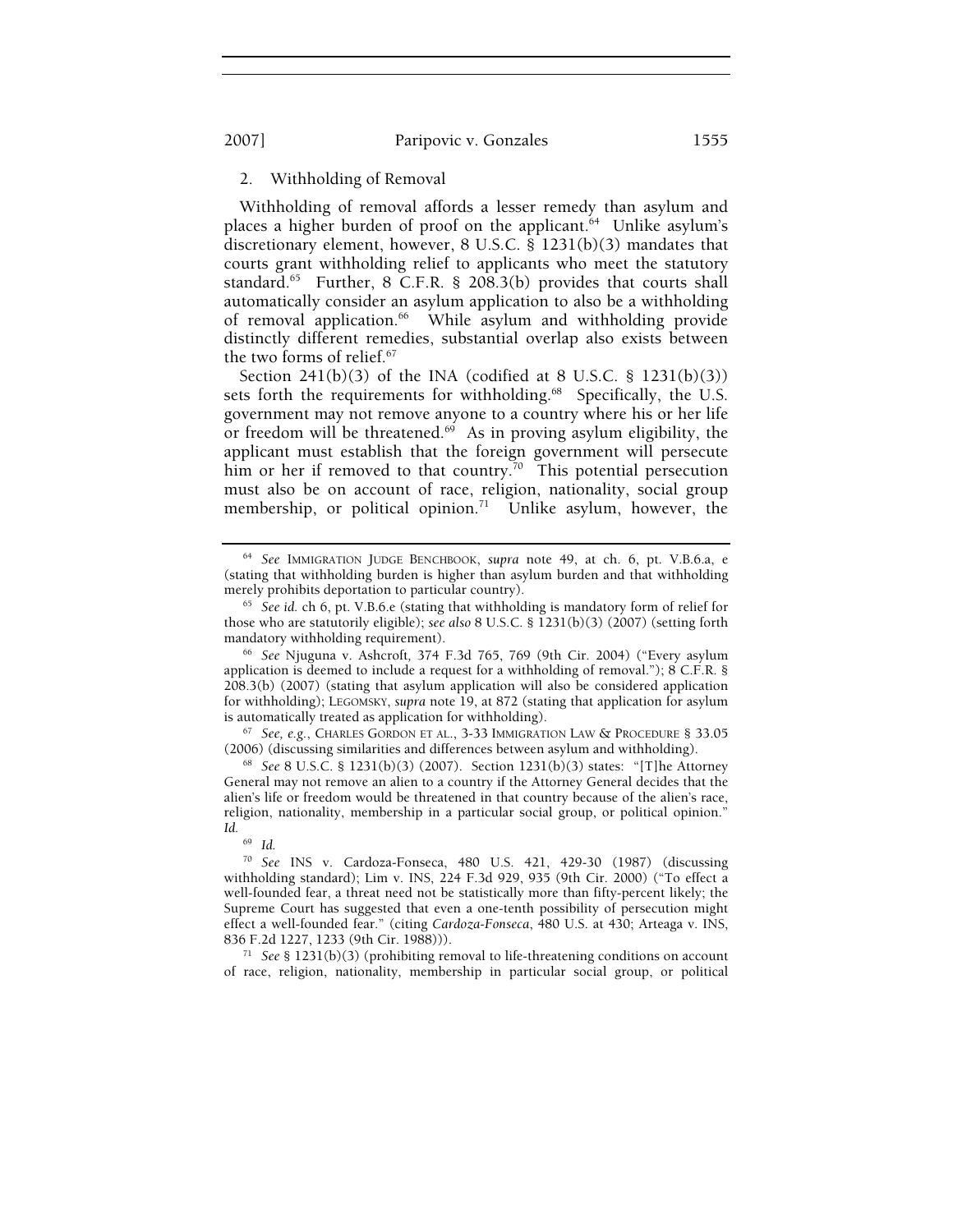applicant must present a *clear probability* of potential persecution — a higher burden of proof.<sup>72</sup> Specifically, § 1231(b)(3) requires the noncitizen to establish that removal to a certain country would threaten his or her life or freedom.<sup>73</sup> Thus, courts have interpreted this provision to require that the applicant show that persecution is *more*  likely than not to occur.<sup>74</sup>

Withholding also differs from asylum in that it does not preclude deportation to another, more hospitable country.<sup>75</sup> For example, a court might determine that a refugee is eligible for withholding of removal to country *X*. 76 This finding, however, would not prevent the court from removing the refugee to country *Y*, or to any nonthreatening country that will accept him or her. $\frac{1}{77}$  In addition, the withholding provision does not include last habitual residence language for stateless refugees.<sup>78</sup> Rather, eligibility for withholding turns on whether the court-designated removal country poses lifethreatening conditions.<sup>79</sup>

#### 3. Procedure of Asylum and Withholding Cases

Asylum and withholding cases are administrative proceedings and generally begin with a hearing before an IJ.<sup>80</sup> The Office of the Chief

opinion). 72 *See* IMMIGRATION JUDGE BENCHBOOK, *supra* note 49, at ch.6, pt.V.B.6.a (citing INS v. Stevic, 467 U.S. 407 (1984)) (stating that U.S. Supreme Court has indicated

<sup>&</sup>lt;sup>73</sup> See § 1231(b)(3) (setting forth withholding burden); *see also* IMMIGRATION JUDGE BENCHBOOK, *supra* note 49, at ch.6, pt.V.B.6.a (quoting § 1231(b)(3)).

<sup>&</sup>lt;sup>74</sup> See IMMIGRATION JUDGE BENCHBOOK, *supra* note 49, at ch.6, pt.V.B.6.a (citing *Stevic*, 467 U.S. 407). 75 *See* LEGOMSKY, *supra* note 19, at 872 (stating that withholding does not prohibit

removal to third country). 76 *See* INS v. Cardoza-Fonseca, 480 U.S. 421, 428 n.6 (1987) (discussing

withholding's country-specific standard); Matter of Lam, 18 I. & N. Dec. 15, 18 (B.I.A. 1981) (stating that withholding remedy only bars deportation to specific country of

persecution). 77 *See Cardoza-Fonseca*, 480 U.S. at 428 n.6; *Lam*, 18 I. & N. Dec. at 18

<sup>(</sup>discussing withholding remedy). 78 *See* § 1231(b)(3) (lacking provision for individuals with no nationality). 79 *Id.*; *see also Cardoza-Fonseca*, 480 U.S. at 428 n.6 (quoting Matter of Salim, 18 I. & N. Dec. 311, 315 (B.I.A. 1982)) (explaining withholding of removal's country-

<sup>&</sup>lt;sup>80</sup> See LEGOMSKY, *supra* note 19, at 632, 636 ("[If there is] prima facie evidence that the arrested alien is in the United States in violation of law . . . the INS issues a Notice to Appear, serves it on the alleged non-citizen, and files it with the 'immigration court.' The service of the Notice to Appear officially commences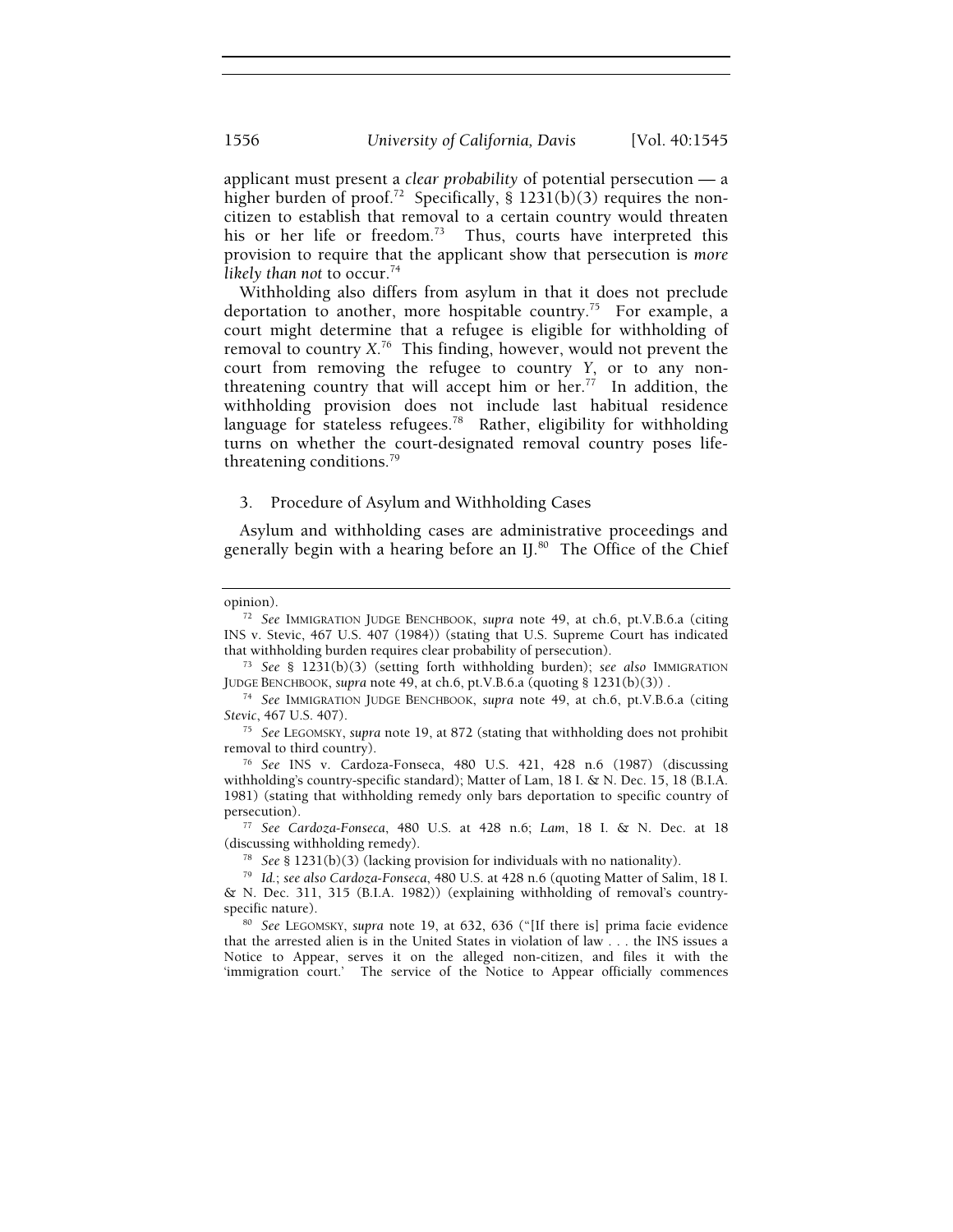Immigration Judge ("OCIJ") — a component of the U.S. Department of Justice's Executive Office for Immigration Review ("EOIR") oversees the nationwide immigration court system.<sup>81</sup> Section  $240(b)(1)$  of the INA (codified at 8 U.S.C. § 1229a) grants IJs power to conduct removal proceedings.<sup>82</sup> IJs also possess the authority to adjudicate applications for legal relief, such as asylum and withholding, and to rule on non-citizens' deportability.<sup>83</sup> An asylum or withholding applicant may appeal an IJ's decision to the BIA.<sup>84</sup>

Like the immigration court system, the EOIR oversees the BIA.<sup>85</sup> Section 1003.1 of the *Code of Federal Regulations* sets forth the BIA's organization, jurisdiction, and powers.<sup>86</sup> The BIA possesses broad authority over appeals from IJs. $\frac{87}{7}$  All orders rendered by the BIA are final unless the BIA itself, the U.S. Attorney General, or a federal court overrules the decision.<sup>88</sup>

An asylum or withholding applicant has the right to appeal the BIA's

IJs' authority under INA section 240(b)(1)). In particular, section 240(b)(1) permits IJs to conduct proceedings, administer oaths, receive evidence, interrogate, examine the applicant and witnesses, issue subpoenas, impose sanctions through monetary civil penalties, and render final administrative decisions and orders. *Id.*

<sup>83</sup> *See* BIA PRACTICE MANUAL, *supra* note 81, at 2, 10 (describing IJs' authority). 84 *See* LEGOMSKY, *supra* note 19, at 1008-09; *see also* Elnager v. INS, 930 F.2d 784,

787 (9th Cir. 1991) ("[T]he BIA has the power to conduct a *de novo* review of the record, to make its own findings, and independently to determine the legal sufficiency of the evidence."); Matter of Burbano, 20 I. & N. Dec. 872, 873 (B.I.A. 1994) (discussing BIA's independent standard of review).

<sup>85</sup> See BIA PRACTICE MANUAL, *supra* note 81, at 2 (discussing location of BIA within federal government); *see also* 8 C.F.R. § 1003.0(a) (2007) (granting EOIR supervision

over BIA).<br><sup>86</sup> 8 C.F.R. § 1003.1 (2007); *see also* BIA PRACTICE MANUAL, *supra* note 81, at 6-8 (discussing BIA's jurisdiction and authority).

(discussing BIA's jurisdiction and authority). 87 *See* 8 C.F.R. § 1003.1(b); BIA PRACTICE MANUAL, *supra* note 81, at 6-8, 10 (setting forth comprehensive list of IJ decisions that Board has authority to review). 88 *See* BIA PRACTICE MANUAL, *supra* note 81, at 8 (citing 8 C.F.R. §§ 1003.1(d)(3),

(f), (g) (2007)) (discussing BIA decisions).

removal proceedings and vests jurisdiction in the immigration judge."); *see also* Administrative Procedures Act, 5 U.S.C. § 556 (2007) (stating general procedures for

administrative agencies engaged in adjudication).<br><sup>81</sup> EXECUTIVE OFFICE OF IMMIGRATION REVIEW, U.S. DEP'T OF JUSTICE, BOARD OF<br>IMMIGRATION APPEALS PRACTICE MANUAL 2 (2004), available at IMMIGRATION APPEALS PRACTICE MANUAL 2 (2004), *available at* http://www.usdoj.gov/eoir/vll/qapracmanual/pracmanual/chap1.pdf [hereinafter BIA PRACTICE MANUAL] (discussing role of immigration courts); *see also* 8 C.F.R. § 1003.14 (2007) (discussing immigration courts, judges, and jurisdiction). In contrast, typical federal judicial proceedings are heard before Article III judges, whose appointments are subject to confirmation by the U.S. Senate. *See* LEGOMSKY, *supra* note 19, at 637 (stating that IJs are not Article III judges). 82 *See* IMMIGRATION JUDGE BENCHBOOK, *supra* note 49, at pt. 1, ch. 7.I.C. (describing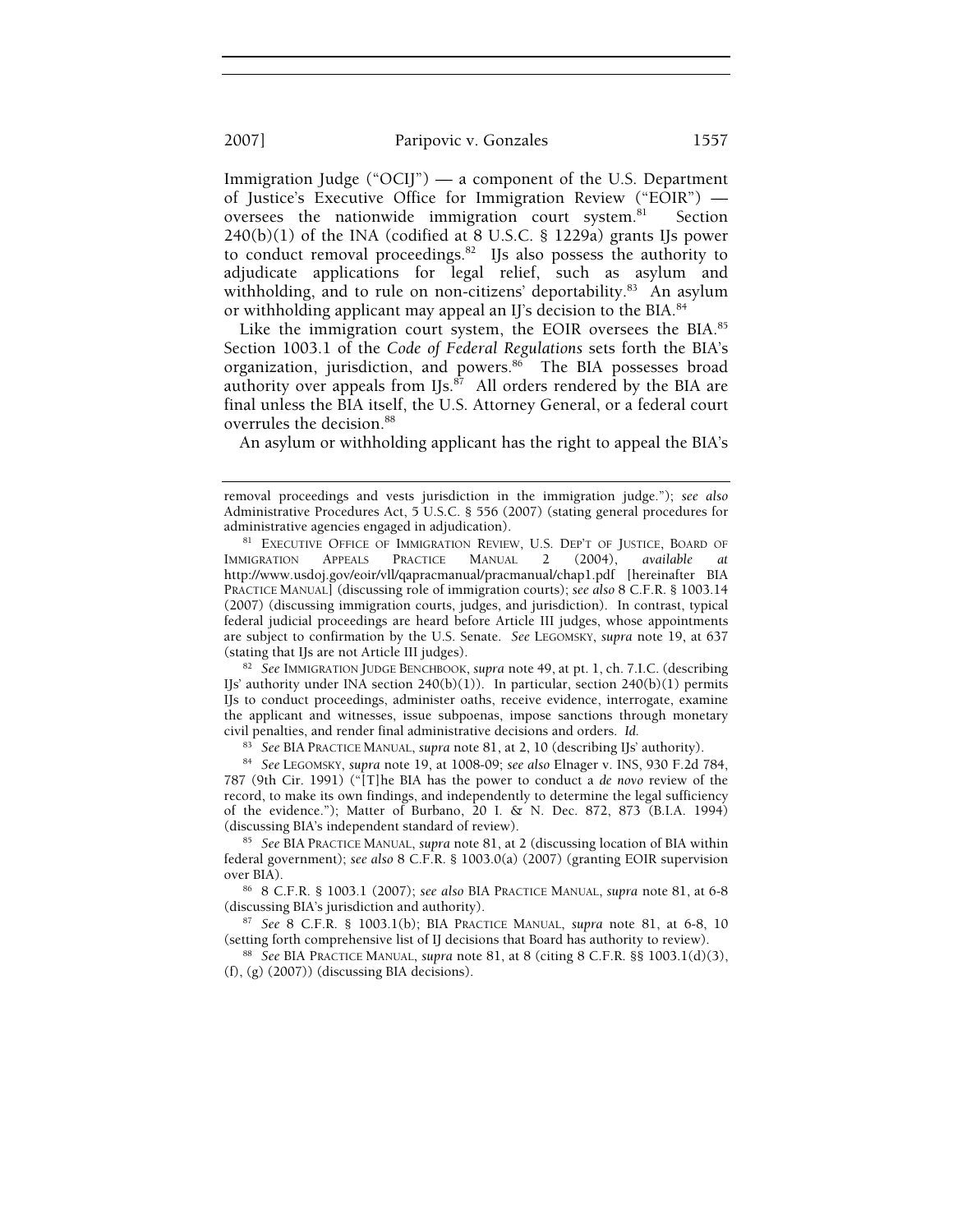final decision to a federal court of appeals. $89$  Typically, the applicant must appeal to the federal appellate court for the circuit where his or her deportation hearing occurred.<sup>90</sup> Further, the applicant must first exhaust all administrative remedies, including BIA appeals, before filing with a federal court of appeals. $91$  The reviewing appellate court evaluates the BIA's legal conclusions de novo, with deference to the BIA's statutory interpretations.<sup>92</sup> In contrast, the reviewing court must affirm the BIA's factual determinations unless the facts would compel a reasonable adjudicator to reach a contrary conclusion.<sup>93</sup>

Where either the IJ, the BIA, or a federal appellate court grants asylum, the non-citizen may remain in the United States.<sup>94</sup> Further, after one year, the individual may apply to adjust his or her legal status to permanent resident.<sup>95</sup> Alternatively, a court's decision to

of removal."); *see also* LEGOMSKY, *supra* note 19, at 641 (citing INA § 242(b)(1)). 91 *See* 8 U.S.C. § 1252(d)(1) (2007) (providing that court may only review final removal order if petitioner has exhausted all administrative remedies); *see also* LEGOMSKY, *supra* note 19, at 641 (citing INA § 242(d)(1)) (discussing conditions for filing petitions for review). 92 *See* Paripovic v. Gonzales, 418 F.3d 240, 243 (3d Cir. 2005) (citing Abdulai v.

Ashcroft, 239 F.3d 542, 551-52 (3d Cir. 2001)) (discussing court's deference to BIA findings). This standard of review conforms with general administrative law principles. *Id.*

<sup>93</sup> *See id.* at 243-44 ("[A]dministrative findings of fact are conclusive unless any reasonable adjudicator would be compelled to conclude to the contrary." (citing 8 U.S.C. § 1252(b)(4)(B) (2007))); *see also* Abdille v. Ashcroft, 242 F.3d 477, 484 (3d Cir. 2001) ("The BIA's finding must be upheld unless the evidence not only supports a contrary conclusion, but compels it."); Chang v. INS, 119 F.3d 1055, 1060 (3d Cir. 1997) (citing INS v. Elias-Zacarias, 502 U.S. 478, 480 (1992)) (stating that court will reverse BIA's factual determinations only if reasonable fact-finder would conclude

otherwise). 94 *See* 8 C.F.R. § 208.22 (2007) ("An alien who has been granted asylum may not be deported or removed . . . ."). 95 *See* CHARLES GORDON ET AL., 1-1 IMMIGRATION LAW & PROCEDURE § 1.03[5][d]

<sup>89</sup> *See* 8 U.S.C. § 1252 (2007) (setting forth criteria for judicial review of orders of removal); LEGOMSKY, *supra* note 19, at 1007-09 (describing typical asylum and withholding procedure as hearing before IJ, appeal to BIA, and right of judicial review); *see also* BIA PRACTICE MANUAL, *supra* note 81, at 11 (stating that BIA decisions

are reviewable in federal courts).<br><sup>90</sup> 8 U.S.C. § 1252(b)(2) (2007) ("The petition for review shall be filed with the court of appeals for the judicial circuit in which the immigration judge completed the proceedings."); *see also* LEGOMSKY, *supra* note 19, at 641 (citing INA § 242(b)(2)) (discussing judicial review of removal orders). In addition, the federal appellate court cannot review the removal order unless it is administratively final. *See* 8 U.S.C. § 1252(a)(1) (providing for judicial review of final removal orders); *see also* LEGOMSKY, *supra* note 19, at 641 (citing INA §  $242(a)(1)$ ). A petitioner must also file for review within 30 days of the final removal order. *See* 8 U.S.C. § 1252(b)(1) (2007) ("The petition for review must be filed not later than 30 days after the date of the final order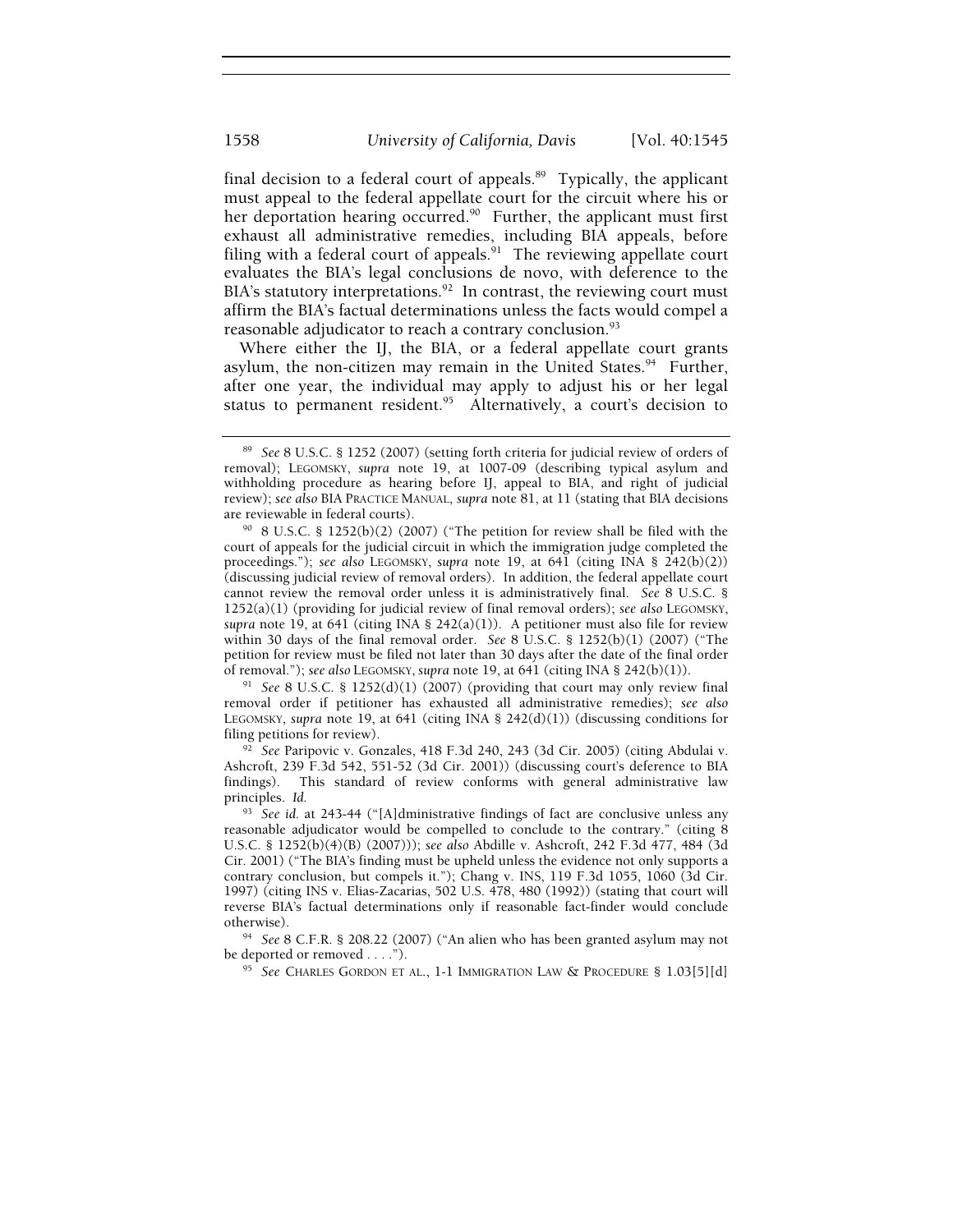grant withholding of removal does not necessarily allow the noncitizen to remain in the United States. $96$  Rather, the non-citizen merely acquires the privilege of not returning to a country where he or she will be persecuted.<sup>97</sup>

When a court denies an individual asylum and withholding, typically, the non-citizen has sixty days to voluntarily depart the United States.<sup>98</sup> In some cases, however, the court does not grant voluntary departure.<sup>99</sup> Instead, the court orders the government to remove the non-citizen from the United States within ninety days.<sup>100</sup> Non-citizens who fail to promptly designate a removal country waive their right to determine which country the U.S. government will send them to - the court itself selects the removal country.<sup>101</sup> Thus, an individual's statelessness proves critical in both the merit of his or her case, as well as in its procedure.

### *C. Stateless Refugees and Last Habitual Residence*

A court's decision to grant asylum or withholding often turns on the applicant's country of nationality or last habitual residence.<sup>102</sup> The reviewing court must evaluate an asylum or withholding claim in the context of the country where the alleged persecution occurred.103 Thus, a country's social and political climate directly affects the court's decision.<sup>104</sup> Further, when a refugee is stateless, determining which

<sup>(</sup>citing INA § 209(b), 8 U.S.C. § 1159(b)) (noting that individuals granted asylum

<sup>&</sup>lt;sup>96</sup> See *id.* § 1.03[5][e] (noting that unlike asylum, withholding remedy permits court to remove non-citizen to other non-threatening country). 97 *Id.*

<sup>98</sup> *See* IMMIGRATION JUDGE BENCHBOOK, *supra* note 49, at ch. 6, pt.VI.A.2 (citing INA § 240B(b)) (stating judge may grant voluntary departure at conclusion of removal proceeding). 99 *See, e.g.*, Joseph v. Attorney Gen., 421 F.3d 224, 226 (3d Cir. 2005) (illustrating

case where IJ ordered individual removed involuntarily under INA section

<sup>241(</sup>a)(1)(A)). 100 *Id.*; *see also* INA, ch. 477, 66 Stat. 163, § 241(a) (1952) (codified at 8 U.S.C. §

<sup>&</sup>lt;sup>101</sup> See IMMIGRATION JUDGE BENCHBOOK, *supra* note 49, at ch. 7, pt. I.C.15 (citing INA § 241(b)) (discussing removal proceedings under INA section 240).

<sup>&</sup>lt;sup>102</sup> 8 U.S.C. § 1101(a)(42)(A) (2007) (setting forth asylum standard); *see also infra* Part II (discussing *Paripovic*).

<sup>&</sup>lt;sup>103</sup> See 8 U.S.C. § 1101(a)(42) (2007) (providing for evaluation of asylum claim in context of country of nationality or, where no nationality, last habitual residence). 104 *See infra* Part II (discussing *Paripovic* and illustrating impact of country

conditions on asylum determination).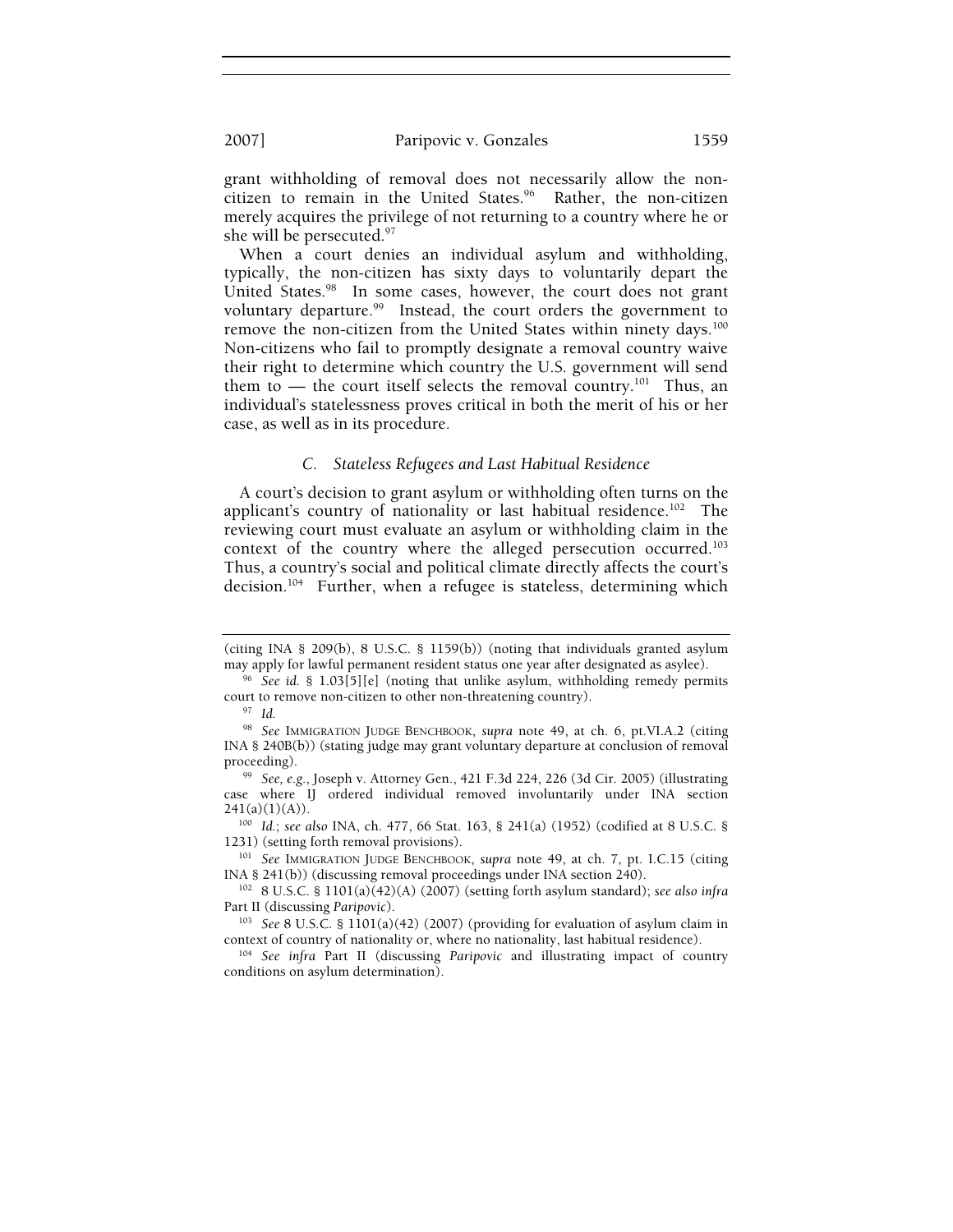country to evaluate is critical, as different internal country conditions can yield different legal outcomes.<sup>105</sup> To date, when an asylum or withholding case involves a stateless person, courts have approached last habitual residence determinations inconsistently.<sup>106</sup>

# 1. Statelessness

An individual who is not a national of any state is deemed stateless.<sup>107</sup> A person can either be born stateless or, most commonly, can become stateless later in life.<sup>108</sup> Upon birth, nationality is typically determined either by a person's birthplace, *jus soli*, the nationality of one's parents, *jus sanguinis*, or both.<sup>109</sup> A person becomes stateless after birth through expulsion or flight from his or her original country of nationality, or by a change of national sovereignty.110 Although less common, a lack of coherence in a country's nationality laws, or conflicting laws between countries, might render a person stateless at birth.111 For example, a person might be born in country *A*, *jus sanguinis*, whose parents are both citizens of country *B*, *jus soli*. 112 The child's birth country might only grant citizenship through descent, whereas the parents' country of nationality only grants citizenship through birth in the territory.<sup>113</sup> In such a case, the child has no nationality.<sup>114</sup> Any of the above circumstances might render an Any of the above circumstances might render an individual a stateless refugee.<sup>115</sup>

The 1980 Refugee Act first recognized stateless refugees in U.S. asylum law. $116$  The law dictated that courts evaluate a stateless

<sup>&</sup>lt;sup>105</sup> See discussion *infra* Part II.<br><sup>106</sup> See *infra* Part I.C.2 (discussing inconsistencies in cases involving stateless asylum applicants).

<sup>&</sup>lt;sup>107</sup> See Batchelor, *supra* note 1, at 232 (defining "stateless" as "[a] person who is not considered as a national by any State under the operation of its law").<br><sup>108</sup> *See* LEGOMSKY, *supra* note 19, at 1222.<br><sup>109</sup> GORDON ET AL., *supra* note 67, § 91.01[3][e].<br><sup>110</sup> *Id.* 

<sup>&</sup>lt;sup>111</sup> See RESTATEMENT (THIRD) OF THE FOREIGN RELATIONS LAW OF THE UNITED STATES § 211 cmt. g (1987). 112 *See* LEGOMSKY, *supra* note 19, at 1222. 113 *See id.*; *see also* UNITED NATIONS HIGH COMM'R FOR REFUGEES MEDIA RELATIONS

AND PUB. INFO. SERV., THE WORLD'S STATELESS PEOPLE: QUESTIONS & ANSWERS 8 (2004), *available at* http://www.unhcr.org/cgi-bin/texis/vtx/protect/opendoc.pdf?tbl= PROTECTION&id=40e2da8c4 (listing ways in which people become stateless). 114 *See* LEGOMSKY, *supra* note 19, at 1222. 115 *See id.*

<sup>116</sup> Refugee Act of 1980, Pub. L. No. 96-212, 94 Stat. 102 (codified in scattered sections of 8 U.S.C.); *see also* Anker & Posner, *supra* note 56, at 10-12, 34-37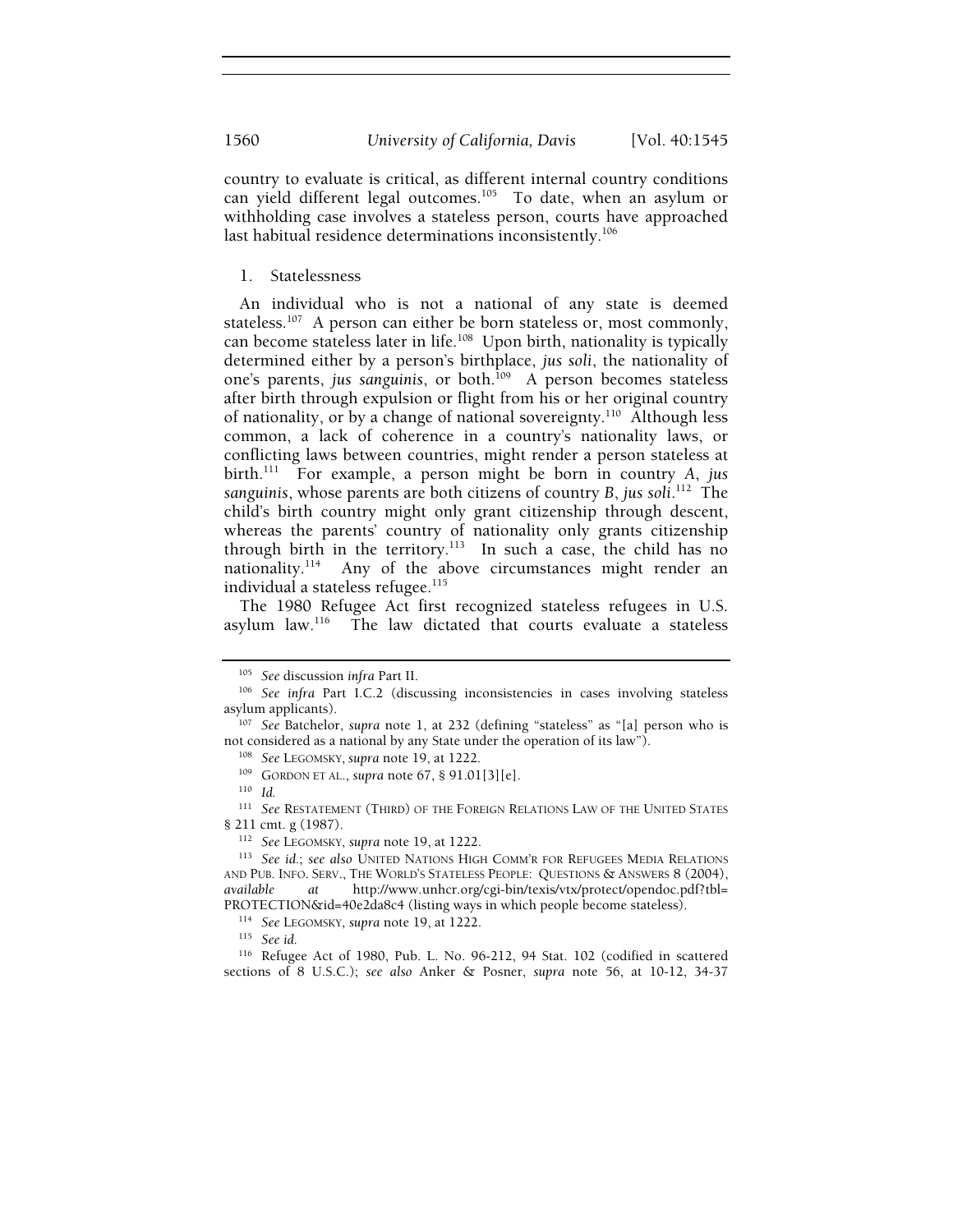refugee's claim in light of his or her last habitual residence.<sup>117</sup> The 1980 Act and its legislative history did not, however, articulate a standard for determining last habitual residence.<sup>118</sup>

2. Last Habitual Residence

To date, courts have inconsistently applied the term "last habitual residence."119 Most commonly, courts find that the non-citizen was not persecuted in any of the locations where he or she last habitually resided.120 Therefore, courts typically do not reach the last habitual residence determination because they first find that the individual was not persecuted in any country.<sup>121</sup> As a result, courts have not articulated a universal standard for the term.122 Relevant case law remains inconsistent.<sup>123</sup> Courts reach varying conclusions in determining stateless refugees' last habitual residences.<sup>124</sup> Further, courts differ in classifying last habitual residence as either a question of fact or law.125 Two such cases are *Ouda v. INS* and *Elian v. Ashcroft*. 126

In *Ouda*, the asylum applicant, Sahar Ouda, was a stateless Palestinian born in Kuwait in 1971.<sup>127</sup> In 1992, Ouda left Kuwait and lived in Bulgaria for two years.<sup>128</sup> Ouda subsequently entered the United States from Egypt in 1994.<sup>129</sup> Ouda filed for asylum after

an asylum applicant, as federal appellate courts may review legal conclusions but must defer to the BIA's factual determinations. *See supra* Part I.B.3 and text accompanying notes 87-89 (discussing reviewing appellate court's mixed standard of review). 126 Elian v. Ashcroft, 370 F.3d 897, 897-901 (9th Cir. 2004), *supplemented by*<sup>103</sup>

F. App'x 78, 78-81 (9th Cir. 2004); Ouda v. INS, 324 F.3d 445, 447 (6th Cir. 2003); *see infra* Part I.C.2 (discussing *Elian* and *Ouda*). 127 *Ouda*, 324 F.3d at 447. 128 *Id.*

<sup>(</sup>discussing history and evolution of 1980 Act); Edward M. Kennedy, *Foreword: Immigration and Nationality*, 19 SAN DIEGO L. REV. 1, 1-8 (1981) (discussing considerations in passing 1980 Act).

<sup>&</sup>lt;sup>117</sup> 8 U.S.C. § 1101(a)(42)(A) (2007); Refugee Act of 1980 § 201.<br><sup>118</sup> See Refugee Act of 1980 § 201 (lacking definition of last habitual residence); *see* also Anker & Posner, supra note 56, at 10-12, 34-37 (discussing 1980 Act).<br>
<sup>119</sup> See infra Part I.C.2 (discussing Ouda and Elian).<br>
<sup>120</sup> See discussion infra Part I.C.2.<br>
<sup>121</sup> See discussion infra Part I.C.2.<br>
<sup>122</sup> Se

<sup>129</sup> *Id.*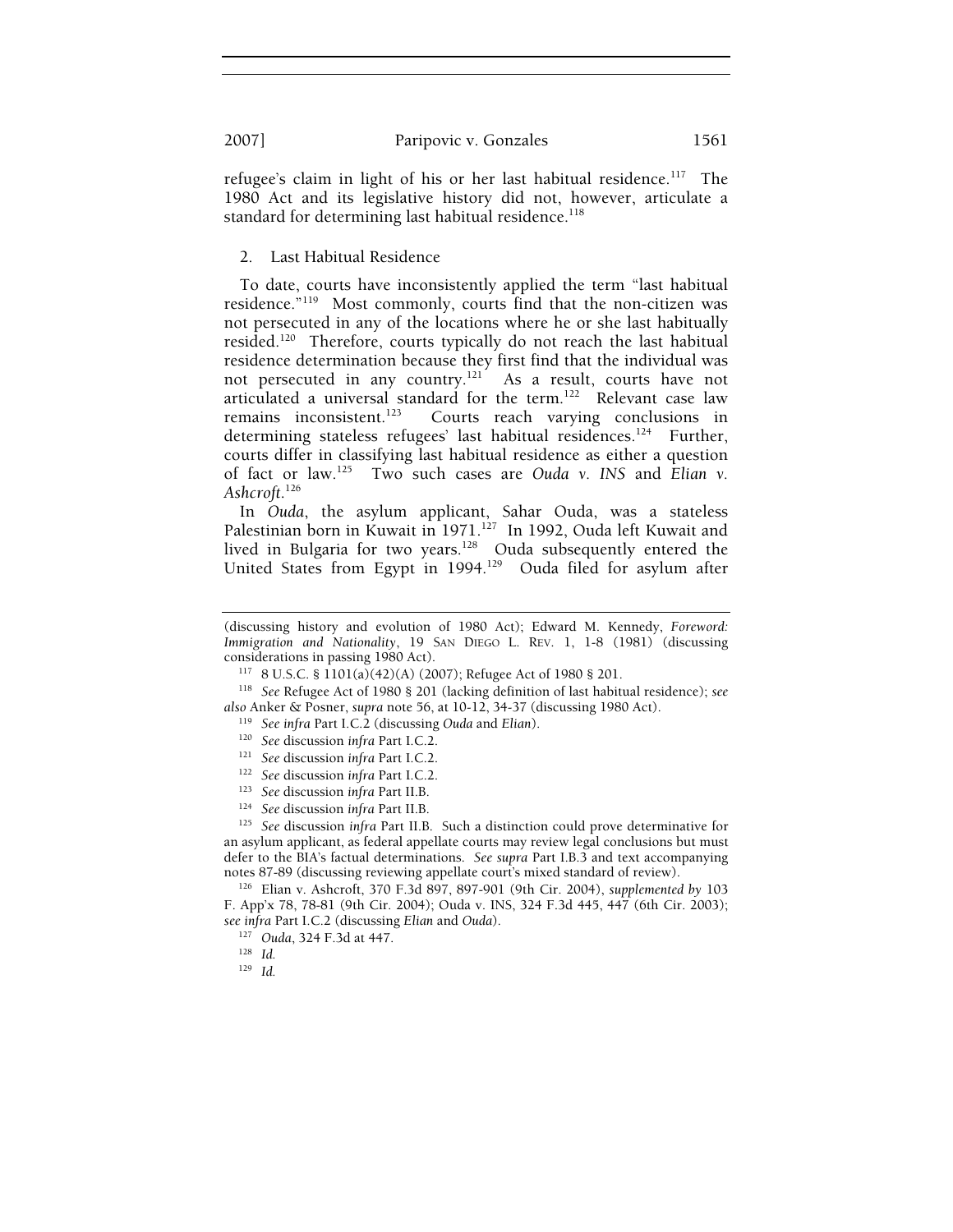overstaying her visa, claiming that she would face persecution in Kuwait or Egypt if forced to return.<sup>130</sup>

In evaluating Ouda's claim, the IJ initially indicated that it was unsure whether to consider Ouda's asylum claim in the context of Kuwait or Bulgaria.<sup>131</sup> The U.S. government argued that Bulgaria, where Ouda lived immediately prior to entering the United States, was her last habitual residence.<sup>132</sup> Ouda, however, asserted that Bulgaria was not her last habitual residence because she was never a Bulgarian citizen.133 She also argued that Bulgaria would not allow her to reenter the country.134 The IJ held that Bulgaria constituted Ouda's last habitual residence and denied her application for asylum and withholding.<sup>135</sup>

On appeal to the BIA, Ouda contended the IJ erred in designating Bulgaria as her last habitual residence.<sup>136</sup> The BIA concluded that even assuming Kuwait was Ouda's last habitual residence, the treatment she received in Kuwait still did not amount to persecution.<sup>137</sup> The Sixth Circuit Court of Appeals affirmed the BIA's evaluation of Ouda's claim in the context of Kuwait. Unlike the BIA, however, the Sixth Circuit found that Ouda was persecuted in Kuwait.

*Ouda* is significant because the IJ, BIA, and Sixth Circuit all reached varying conclusions about Ouda's last habitual residence. Such conflicting decisions imply that *either* an individual's birth country (Kuwait in Ouda's case), *or* a country where an individual had merely resided for two years (Bulgaria for Ouda), could arguably constitute one's last habitual residence.<sup>138</sup> The three courts' inconsistency in *Ouda* exemplifies the difficulty that judges have had in determining a non-citizen's last habitual residence.

Similarly, in *Elian v. Ashcroft*, the Ninth Circuit Court of Appeals evaluated a stateless refugee's birthplace in addition to his country of

<sup>130</sup> *Id.*

<sup>131</sup> *Id.* at 448. 132 *Id.*

<sup>133</sup> *Id.*

<sup>134</sup> *Id.*

<sup>135</sup> *Id.* at 449. 136 *Id.*

<sup>137</sup> *Id.* at 450 ("For purposes of deciding this appeal, we will assume that the respondent is correct that she may consider Kuwait as the country where she last habitually resided. . . . Thus, having reviewed the entire record *de novo*, we find that she has not established past persecution in Kuwait."). 138 *Id.*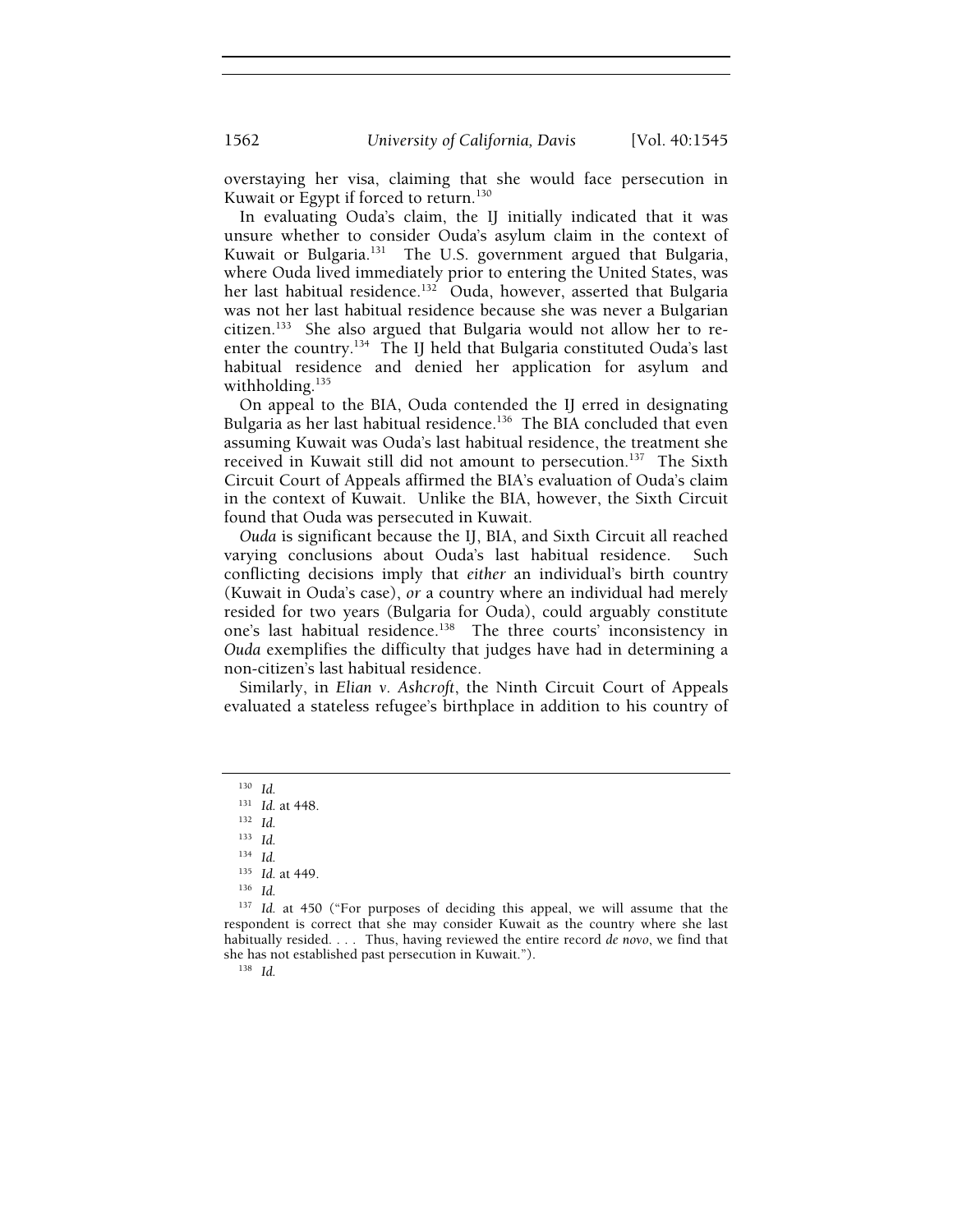2007] Paripovic v. Gonzales 1563

temporary residence.139 In *Elian*, the asylum applicant, Joseph Elian, was a stateless Christian Palestinian from the West Bank.<sup>140</sup> Elian left the West Bank and resided in Jordan for three months before traveling to the United States on a non-immigrant visa.<sup>141</sup> The court decided that Elian's last habitual residence was either the West Bank or Jordan and considered his asylum claim in both contexts.<sup>142</sup>

*Ouda* and *Elian* illustrate the need for a clear standard to determine stateless refugees' true last habitual residences. $143$  Further, these two precedents highlight the fact that courts use factors such as birthplace, a nonquantitative consideration, in defining last habitual residence.<sup>144</sup> Following *Ouda* and *Elian*, the Third Circuit Court of Appeals attempted to clarify the last habitual residence determination in *Paripovic v. Gonzales*. 145

#### II. *PARIPOVIC V. GONZALES*

In August 2005, the Third Circuit decided an issue of first impression in asylum law: how to define a stateless refugee's last habitual residence.<sup>146</sup> The stateless refugee, Zeljko Paripovic, was a minority in his own country — an ethnic Serb, born in a section of Yugoslavia where the ruling class aspired to turn the country into one for "ethnically pure" Croatians.<sup>147</sup> In October 1990, Croatian authorities detained Paripovic in a camp because he was a Serb.<sup>148</sup> He was tortured, harassed, and beaten.<sup>149</sup> Shortly thereafter, Croatian soldiers came to Paripovic's village and ordered Paripovic and other ethnic Serbs to leave the country.<sup>150</sup> Fearing for their lives, Paripovic

<sup>139</sup> Elian v. Ashcroft, 370 F.3d 897, 897-901 (9th Cir. 2004), *supplemented by* 103 F. App'x 78, 78-81 (9th Cir. 2004). 140 *Elian*, 370 F.3d at 899. 141 *Id.*

<sup>142</sup> *Elian*, 103 F. App'x at 79-80. The court found that Elian did not establish that he had a well-founded fear of persecution in either the West Bank or Jordan. *Id.*

<sup>143</sup> *See infra* Part I.C.2 (discussing *Elian* and *Ouda* and lack of last habitual

residence standard).<br><sup>144</sup> See discussion *infra* Part I.C.2.<br><sup>145</sup> See *infra* Part II (discussing Third Circuit's interpretation of last habitual residence in *Paripovic*).

<sup>&</sup>lt;sup>146</sup> See discussion *infra* Part II. Prior to Paripovic, no court had attempted to define last habitual residence. *See supra* Part I.C.2 (discussing last habitual residence). Courts had merely applied the term inconsistently. *See supra* Part I.C.2. 147 Paripovic v. Gonzales, 418 F.3d 240, 242 (3d Cir. 2005). 148 *Id.*

<sup>149</sup> *Id.*

<sup>150</sup> *Id.*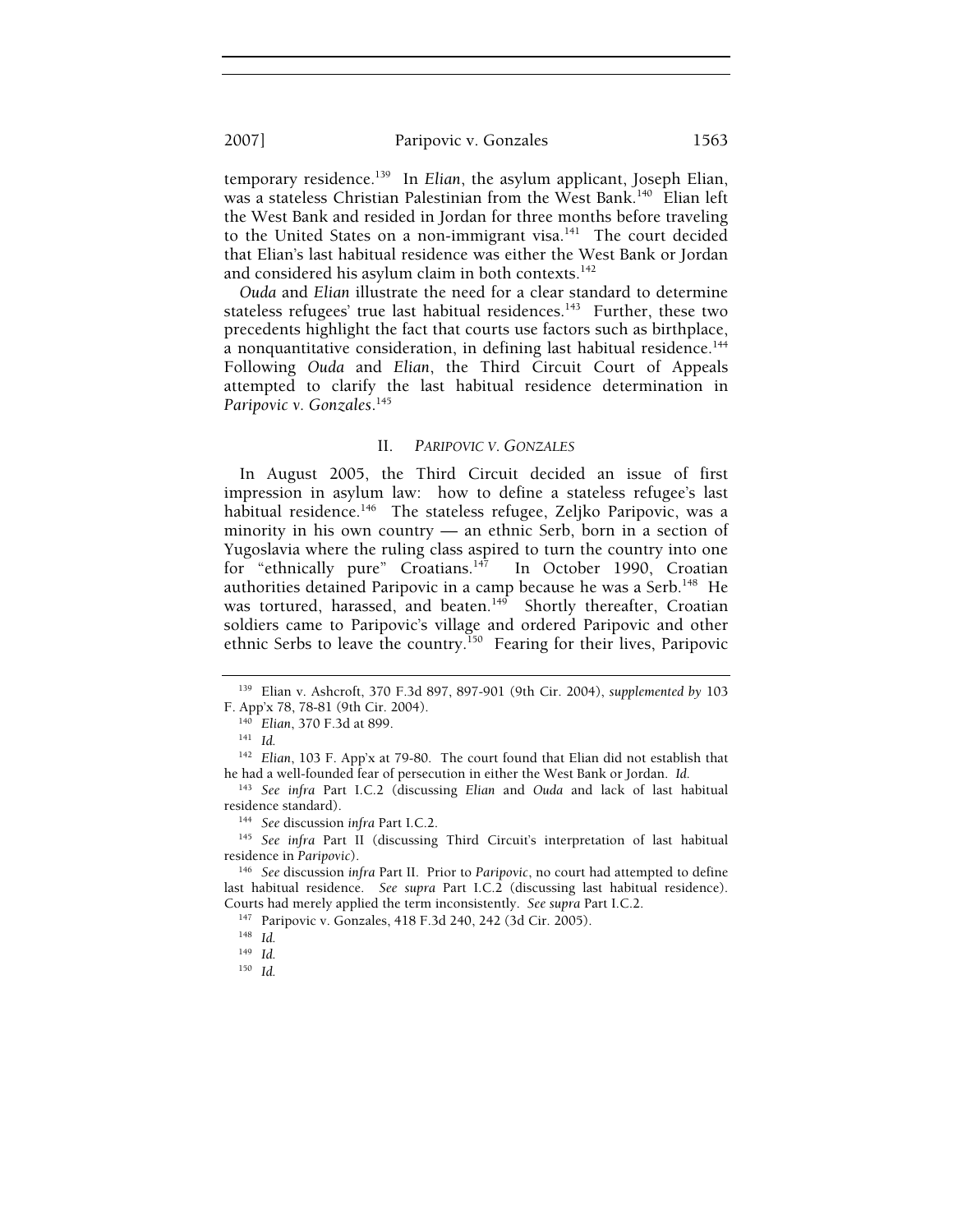and his mother fled to Serbia in August 1991.<sup>151</sup> In Serbia, Paripovic and his mother lived in an old school house that was part of a refugee camp until December 1993.152 During this time, Yugoslavia dissolved, rendering Paripovic stateless in 1992.<sup>153</sup> In January 1994, Paripovic fled Serbia to Puerto Rico to avoid conscription by military police who were recruiting refugees to fight in Croatia.<sup>154</sup>

The U.S. government instituted deportation proceedings against Paripovic shortly after his arrival in Puerto Rico.<sup>155</sup> Paripovic conceded that he was in the United States illegally, qualifying him for deportation, and he applied for asylum and withholding of removal.<sup>156</sup> The IJ denied Paripovic's applications, and Paripovic appealed the decision to the BIA.<sup>157</sup> In December 2000, the BIA remanded the case to the immigration court because portions of the record were missing.<sup>158</sup> The federal government then transferred Paripovic's case to an immigration court in Newark, New Jersey, where the judge decided to hear the case anew.<sup>159</sup> The IJ granted several of Paripovic's requests for a continuance, allowing him to locate expert witnesses.<sup>160</sup> In January 2000, the IJ denied Paripovic's final request for a continuance and heard the case.<sup>161</sup>

The immigration court held that Paripovic did not legally qualify as a refugee.<sup>162</sup> The IJ evaluated whether Paripovic, as a stateless The IJ evaluated whether Paripovic, as a stateless individual, was or would be persecuted in his country of last habitual residence, pursuant to 8 U.S.C. §  $1101(a)(42)(A)$ .<sup>163</sup> Paripovic argued that his last habitual residence was not Serbia because he never intended to live there.164 The IJ rejected Paripovic's argument and concluded that intent is not a factor in determining last habitual residence.165 The IJ designated Serbia as Paripovic's last habitual

<sup>155</sup> *Id.*

<sup>158</sup> *Id.* <sup>159</sup> *Id.*

<sup>160</sup> *Id.*

<sup>161</sup> *Id.*

<sup>162</sup> *Id.*

<sup>163</sup> *Id.* at 242-43. 164 *Id.* at 245. 165 *Id.*

<sup>151</sup> *Id.*

<sup>152</sup> *Id.*

<sup>153</sup> *Id.*

<sup>&</sup>lt;sup>154</sup> Id. Paripovic remained in Puerto Rico until his case was transferred to an immigration court in Newark, New Jersey. *Id.*

<sup>156</sup> *Id.* <sup>157</sup> *Id.*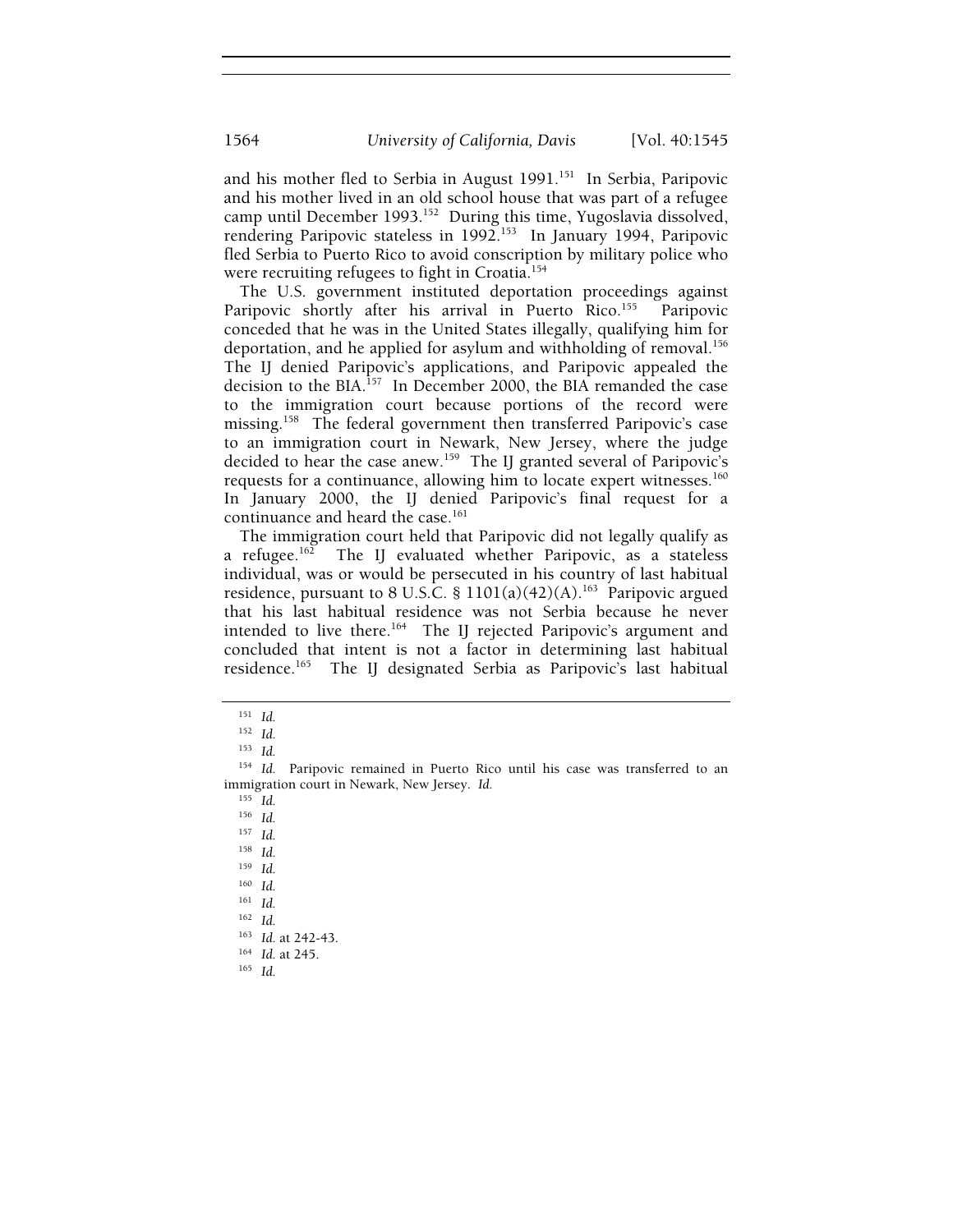2007] Paripovic v. Gonzales 1565

residence.<sup>166</sup> Thus, the court evaluated Paripovic's persecution claim based on his experiences as a refugee in Serbia, not Croatia.<sup>167</sup> Consequently, although the IJ conceded that Paripovic had probably faced persecution in Croatia, the judge concluded that Paripovic had not established persecution in Serbia.168 The IJ, therefore, ordered Paripovic deported to Serbia.<sup>169</sup>

On appeal to the BIA, Paripovic argued that the IJ erred in denying his last request for a continuance to obtain a witness from Bosnia.<sup>170</sup> The BIA found Paripovic's contention meritless because Paripovic could have provided an expert affidavit in place of live testimony.<sup>171</sup> The BIA otherwise adopted the IJ's decision and dismissed Paripovic's appeal in September 2003.172

On appeal, the Third Circuit affirmed the IJ and BIA decisions.<sup>173</sup> Paripovic made two principle arguments before the Third Circuit.<sup>174</sup> First, Paripovic argued that he did not choose to live in Serbia, therefore, the court could not designate Serbia as his last habitual residence.<sup>175</sup> Second, Paripovic argued that he only lived in Serbia under duress.<sup>176</sup> Therefore, his duress negated any finding that his residence in Serbia was habitual.177

The court rejected Paripovic's first argument, that Serbia was not his last habitual residence because he did not choose to live there.<sup>178</sup> Rather, the court deferred to the IJ's finding that intent is not relevant to the analysis.179 Further, the court concluded that Paripovic's argument merely used the word "choice" in place of its synonym, "intent."<sup>180</sup> Because this substitution was lexicological, rather than substantive, Paripovic's argument provided an insubstantial basis to reverse the IJ's finding — that choice, or intent, is irrelevant to the last

<sup>166</sup> *Id.*

<sup>167</sup> *Id.* at 243, 246. 168 *Id.* at 243. 169 *Id.*

<sup>170</sup> *Id.*

<sup>171</sup> *Id.*

<sup>172</sup> *Id.*

<sup>173</sup> *Id.* at 245. 174 *Id.*

<sup>175</sup> *Id.* <sup>176</sup> *Id.*

<sup>177</sup> *Id.*

<sup>178</sup> *Id.*

<sup>179</sup> *Id.*

180 *Id.*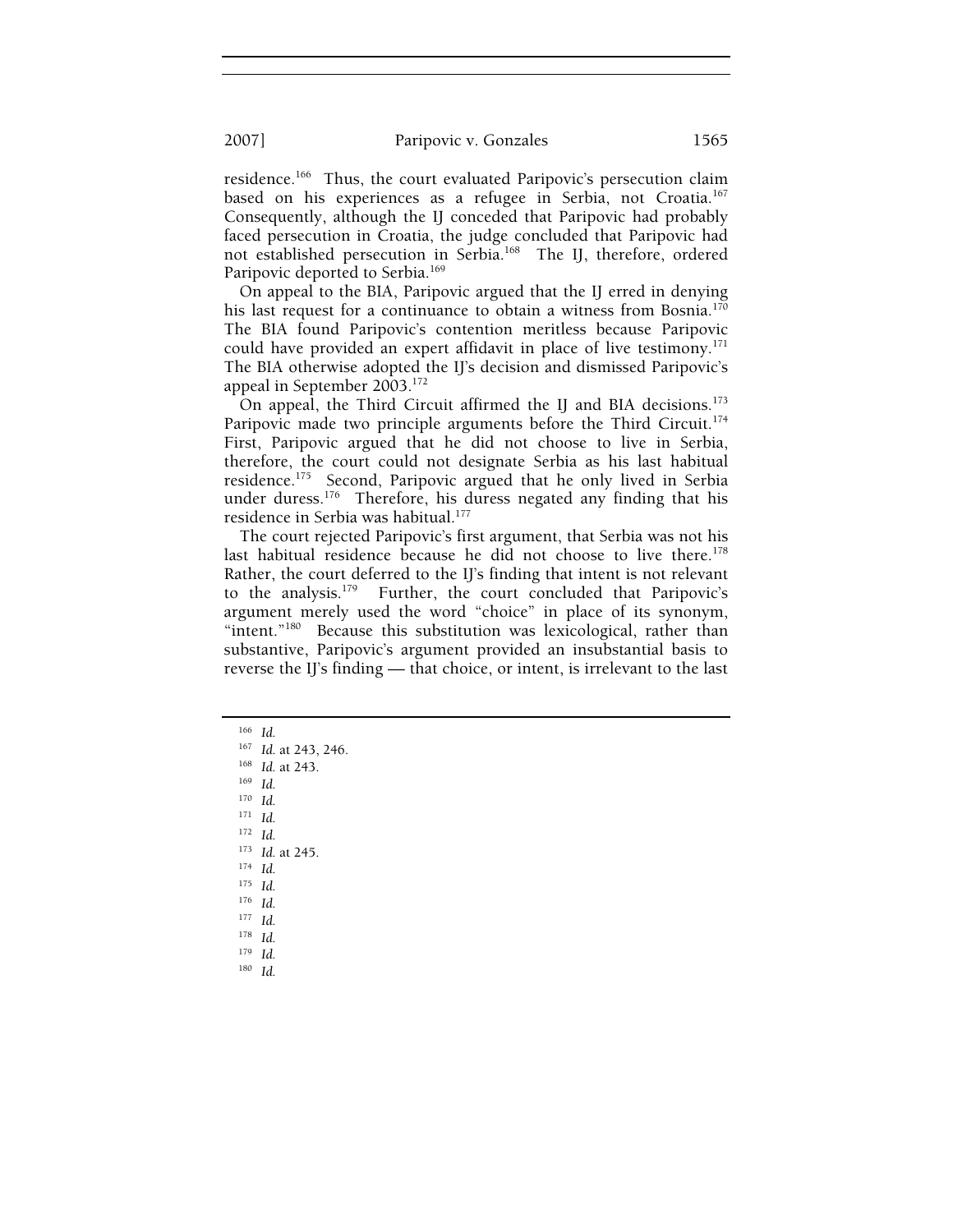habitual residence analysis.<sup>181</sup>

The court also rejected Paripovic's argument that Serbia was not his last habitual residence because he lived there under duress.<sup>182</sup> The Third Circuit did not explicitly state whether Paripovic had in fact lived in Serbia under duress.<sup>183</sup> The court did, however, emphasize the lack of evidence showing that Paripovic was prevented from leaving Serbia.<sup>184</sup> Thus, the Third Circuit concluded that Paripovic's duress argument was also insufficient to reverse the IJ's last habitual residence determination.<sup>185</sup>

In addition, the Third Circuit explicitly affirmed the IJ's interpretation of the term "habitual."186 The IJ defined "habitual" as the amount of time an individual has spent in a certain location.<sup>187</sup> The Third Circuit reasoned that previous cases defined habitual as established by long use.<sup>188</sup> Based on this precedent, the court held that the IJ's construction was reasonable.<sup>189</sup> Consequently, the Third Circuit affirmed the IJ's determination that Serbia was Paripovic's last habitual residence.<sup>190</sup> Further, the court confirmed that Paripovic did not qualify for asylum or withholding of removal.<sup>191</sup>

# III. ANALYSIS

The Third Circuit erred in defining last habitual residence quantitatively.192 The court erred in basing Paripovic's last habitual residence solely on the number of years that he temporarily lived in a

<sup>186</sup> *Id.*

<sup>&</sup>lt;sup>181</sup> Id. (stating that distinction between choice and intent was "too similar to provide a basis for concluding that the immigration judge, given due deference, erred in [its] analysis"). 182 *Id.*

<sup>183</sup> *Id.*

<sup>184</sup> *Id.*

<sup>185</sup> *Id.*

<sup>187</sup> *Id.*

<sup>&</sup>lt;sup>188</sup> Id. ("Although the [II] does not expressly define 'habitual,' his reasoning makes clear that he understood this term to relate to the 'amount of time [Paripovic] spent there.' 'Habitual' may be defined as 'established by long use' or 'usual.'" (citing Chen v. Mayflower Transit, Inc., 315 F. Supp. 2d 886, 911 n.22 (N.D. Ill. 2004) (defining habitual as "[e]stablished by long use; usual"))). Thus, it was permissible (if not necessary) for the IJ to consider the duration of time Paripovic lived in Serbia. 189 *Id.*

<sup>190</sup> *Id.* at 245-46. 191 *Id.*

<sup>192</sup> *See infra* Part III.A-C.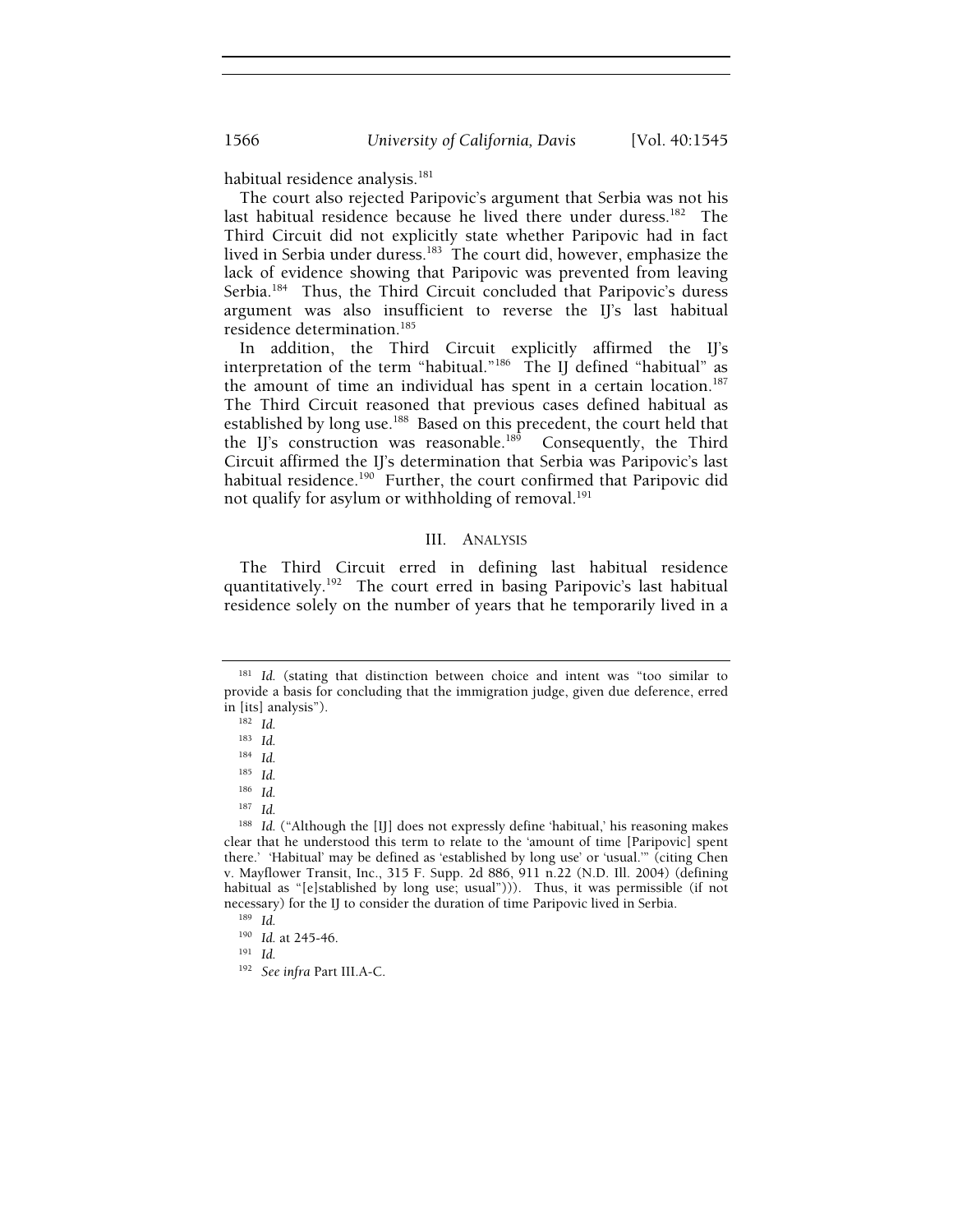Serbian refugee camp.<sup>193</sup> The court's disregard for Paripovic's intent to remain in Serbia violates canons of statutory construction, analogous areas of law, and public policy.<sup>194</sup> Courts must construe ambiguities in deportation statutes in favor of the non-citizen.195 Further, the *Code of Federal Regulations* does not preclude consideration of intent in determining habitual residence.<sup>196</sup> Moreover, excluding intent to remain from the last habitual residence determination undermines public policy by decreasing stateless refugees' likelihood for legal protection.197

# *A. The Third Circuit's Interpretation of Last Habitual Residence Violates the Longstanding Principle That Courts Should Construe Ambiguous Statutes in Favor of the Non-Citizen*

The Third Circuit's last habitual residence construction, excluding consideration of intent, disregards the longstanding principle that courts should interpret ambiguous statutes in favor of the noncitizen.198 Ordinary canons of statutory construction require courts to look at a statute's plain meaning and legislative history to interpret ambiguous language.<sup>199</sup> Courts begin a statutory construction analysis by determining whether the language has a plain and unambiguous meaning.<sup>200</sup> To establish plain meaning, courts consider all known

195 See Cardoza-Fonseca, 480 U.S. at 449; INS v. Errico, 385 U.S. 214, 225 (1966); Costello v. INS, 376 U.S. 120, 128 (1964); Fong Haw Tan v. Phelan, 333 U.S. 6, 10

(1948); *infra* Part III.A. 196 *See infra* Part III.B; *cf.* 8 C.F.R. § 214.7(a)(4)(i) (defining habitual residence

<sup>197</sup> See infra Part III.C.<br><sup>198</sup> See Cardoza-Fonseca, 480 U.S. at 449; *Errico*, 385 U.S. at 225; *Costello*, 376 U.S. at 128; *Fong Haw Tan*, 333 U.S. at 10; *infra Part III.A.* 

<sup>&</sup>lt;sup>193</sup> See infra Part III.A-C.<br><sup>194</sup> See INS v. Cardoza-Fonseca, 480 U.S. 421, 449 (1987) (discussing canons of statutory construction in context of asylum cases); 8 C.F.R.  $\S$  214.7(a)(4)(i) (2007) (setting forth habitual residence definition analogous to last habitual residence); Austl. Gov't Attorney-Gen.'s Dep't, *International Co-Operation in the Protection of Adults* ¶ 6.4 (Jul. 1999) (on file with author) (discussing Hague Conference on Private International Law's interpretation of habitual residence, and stating that "[i]f a person has been resident in a country for some time, authorities in that country are more likely to be able to ascertain the needs and best interests of the person"); *infra* Part

<sup>&</sup>lt;sup>199</sup> See, e.g., *Cardoza-Fonseca*, 480 U.S. at 428, 431-32 (applying canons of statutory construction to interpret ambiguous deportation statute); *see also* Barnhart v. Sigmon Coal Co., 534 U.S. 438, 450 (2002); Robinson v. Shell Oil Co., 519 U.S. 337, 340 (1997); United States v. Ron Pair Enters., Inc., 489 U.S. 235, 240-41 (1989). 200 *See Barnhart*, 534 U.S. at 450 (stating all statutory construction cases begin with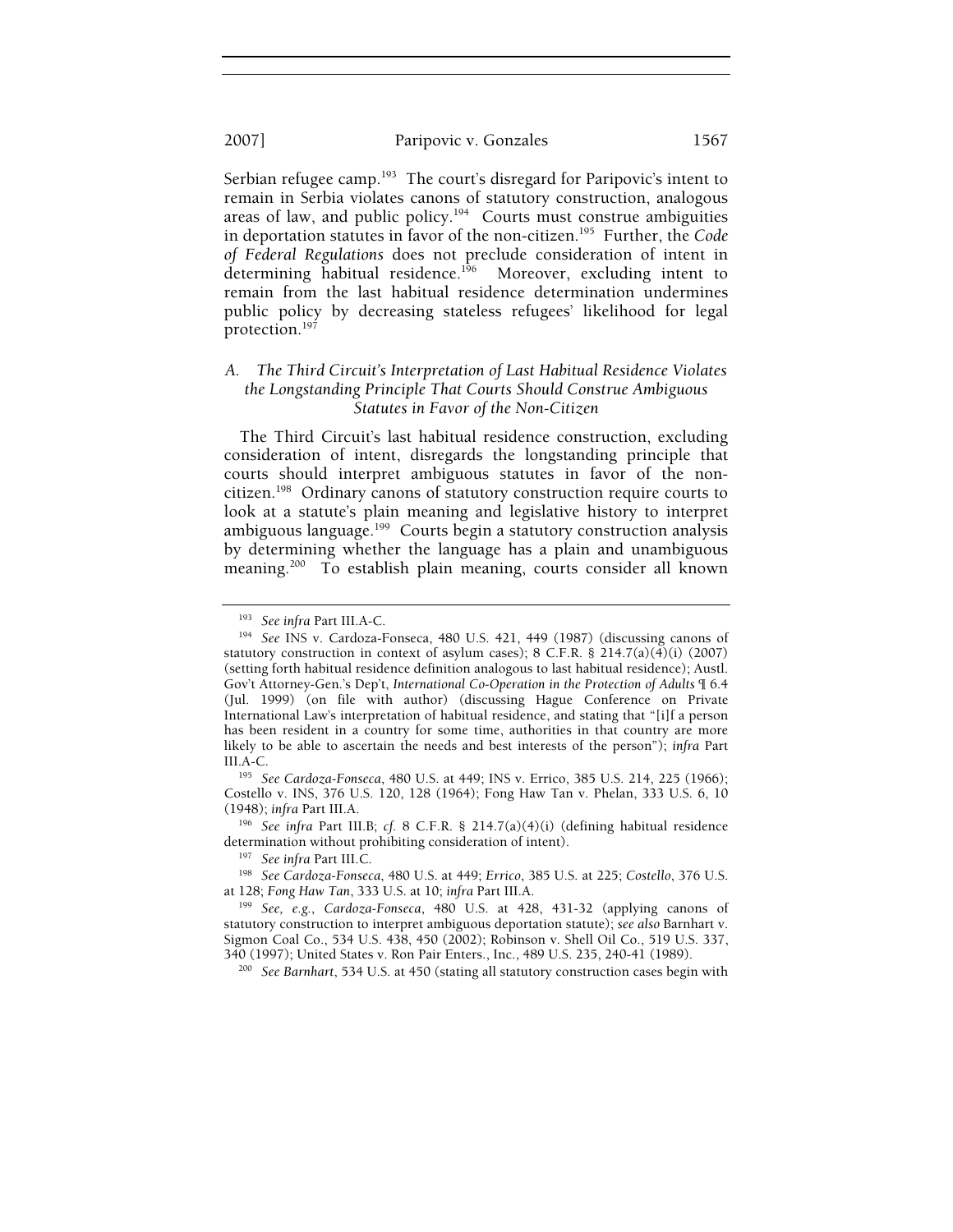understandings of a word, including the dictionary definition.<sup>201</sup> If a statute's plain meaning is clear, it is presumed to express Congress's original intent, and further inquiry is unnecessary.<sup>202</sup> If the language is still unclear, however, the court then examines the statute's legislative history to determine Congress's purpose.<sup>203</sup> In deportation cases, when a court cannot clarify a statute through its plain meaning or legislative history, the interpretation must favor the non-citizen.<sup>204</sup>

As highlighted by the *Paripovic* case, the statutory term "last habitual residence" is ambiguous.<sup>205</sup> No court has ever explicitly defined it.206 Thus, the Third Circuit erred in ignoring canons of statutory construction and in failing to craft a definition favorable to the non-citizen.<sup>207</sup>

Opponents can argue that the plain meaning supports the Third Circuit's conclusion that last habitual residence does not include intent.<sup>208</sup> The dictionary defines "habitual" as "having the nature of a habit or being in accordance with habit; doing, practicing, or acting in

statute's meaning is plain and unambiguous, there is no need for further inquiry. The plain language is presumed to express congressional intent and will control a court's

interpretation."). 203 *See* Evergreen Forest Prods. of Ga., L.L.C. v. Bank of Am., 262 F. Supp. 2d 1297, 1303 (M.D. Ala. 2003) ("If a pure textual analysis does not reveal the meaning of a statutory term, courts must look to the purpose of the legislation." (citing Nat'l Wildlife Fed'n v. Marsh, 721 F.2d 767, 778 (11th Cir. 1983))). Further, courts must interpret statutory language "in a way that accomplishes the obvious purpose of Congress in enacting the statute." *Id.*

<sup>204</sup> *Cardoza-Fonseca*, 480 U.S. at 449 (citing INS v. Errico, 385 U.S. 214, 225 (1966)) (stating ambiguities in deportation statutes should be construed in favor of non-citizen); *see also* Costello v. INS, 376 U.S. 120, 128 (1964) (stating principle that courts must resolve statutory doubt in favor of non-citizen); Fong Haw Tan v. Phelan, 333 U.S. 6, 10 (1948) (interpreting ambiguous statute in favor of non-citizen).<br><sup>205</sup> See *supra* Part II. 206*<br><sup>206</sup> See supra* Part III.A. <sup>208</sup> See *supra* Part III.A.

- 
- 

language of statute and its plain, unambiguous meaning); *Robinson*, 519 U.S. at 340 (stating that first step in interpreting statute is to look to plain meaning); *Ron Pair Enters.*, 489 U.S. at 240-41 (stating first step is to determine whether language at issue

has plain and unambiguous meaning with respect to case at hand). 201 *See, e.g.*, Nat'l R.R. Passenger Corp. v. Morgan, 536 U.S. 101, 110 n.5 (2002) (illustrating court's use of dictionary definition to interpret ambiguous statutory language); *see* 82 C.J.S. *Statutes* § 321 (2005) ("If the statute does not sufficiently define a word used therein, the court may consider all known definitions of the word, including dictionary definitions."); *see also* United States v. Greenpeace, Inc., 314 F. Supp. 2d 1252, 1257 (S.D. Fla. 2004) (stating that it is accepted practice for courts to look to dictionary definitions to establish plain meaning). 202 *See* United States v. Fisher, 289 F.3d 1329, 1338 (11th Cir. 2002) ("If the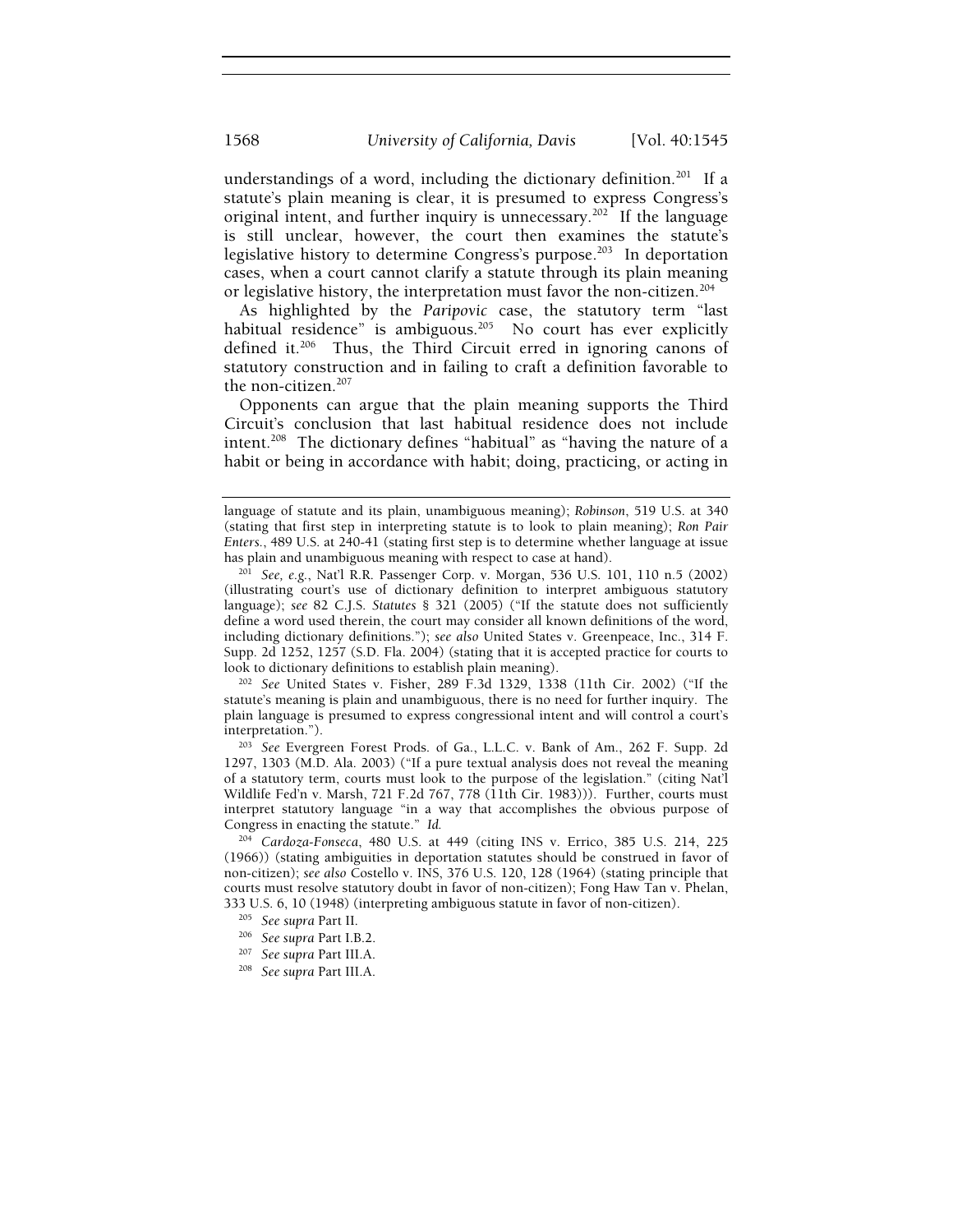# 2007] Paripovic v. Gonzales 1569

some manner by force of habit; or resorted to on a regular basis."<sup>209</sup> Further, the dictionary defines "residence" as "the act or fact of dwelling in a place for some time; the place where one actually lives as distinguished from one's domicile or a place of temporary sojourn; a building used as a home; or the period or duration of abode in a place."<sup>210</sup> None of the dictionary definitions include intent.<sup>211</sup>

Even if the Third Circuit had examined the plain meaning definition, however, the term's application remains unclear.<sup>212</sup> The plain meaning does not preclude consideration of intent or other qualitative factors.<sup>213</sup> Rather, the dictionary definition uses such words as "some time" or "the period or duration of abode."<sup>214</sup> The dictionary definition does not elucidate which country is the true last habitual residence when a stateless person lived temporarily in multiple locations.<sup>215</sup> The essence of the problem is still how to define the amount of time or other qualities that make one place a last habitual residence over another.<sup>216</sup> Thus, examining the plain meaning of last habitual residence does not make the term any less

"habitual" and "residence" that do not clarify standard for determining stateless refugees' last habitual residences).<br>
<sup>213</sup> See supra notes 209-11 and accompanying text.<br>
<sup>214</sup> See supra notes 209-11 and accompanying text.<br>
<sup>215</sup> See supra notes 209-11 and accompanying text (demonstrating multiple

<sup>&</sup>lt;sup>209</sup> Merriam-Webster Online Dictionary, http://www.m-w.com/dictionary/<br>habitually (last visited Mar. 27, 2007).

habitually (last visited Mar. 27, 2007). 210 *Id.*, http://www.m-w.com/dictionary/residence (last visited Mar. 27, 2007). 211 *See* THE AMERICAN HERITAGE DICTIONARY OF THE ENGLISH LANGUAGE (4th ed. 2000), *available at* http://www.bartleby.com/61/30/H00300.html (defining "habitual" as " $[(1)]$  Being such by force of habit  $\ldots$ ;  $[(2)]$  established by long use; usual"); THE AMERICAN HERITAGE DICTIONARY, *supra*, *available at* http://www.bartleby.com/ 61/49/R0174900.html (defining "residence" as (1) "The place in which one lives; a dwelling"; or (2) "The act or a period of residing in a place"); Online search, www. dictionary.oed.com, "habitual" (Feb. 12, 2007) (defining "habitual" as "[(1)] Belonging to the 'habit' or inward disposition . . . ; inherent or latent in the mental constitution; [(2)] Of the nature of a habit; fixed by habit; existing as a settled practice or condition; constantly repeated or continued; customary; or [(3)] Commonly or constantly used; usual, accustomed"); Online search, www.dictionary.oed.com, "residence" (Feb. 12, 2007) (defining "residence" as "[(1)] To have . . . one's usual dwelling-place or abode; to reside . . . ; to establish oneself; to settle; . . . [(2)] The circumstance or fact of having one's permanent or usual abode in or at a certain place; the fact of residing or being resident; . . . or [(3)] The place where one resides; one's dwelling-place; the abode [of] a person"); *supra* notes 209-10 and accompanying text (citing dictionary definitions for "habitual" and "residence"). 212 *See supra* notes 209-11 and accompanying text (citing dictionary definitions for

dictionary definitions that do not clarify amount of time or other qualities that make one place last habitual residence over another). 216 *See supra* notes 209-11 and accompanying text.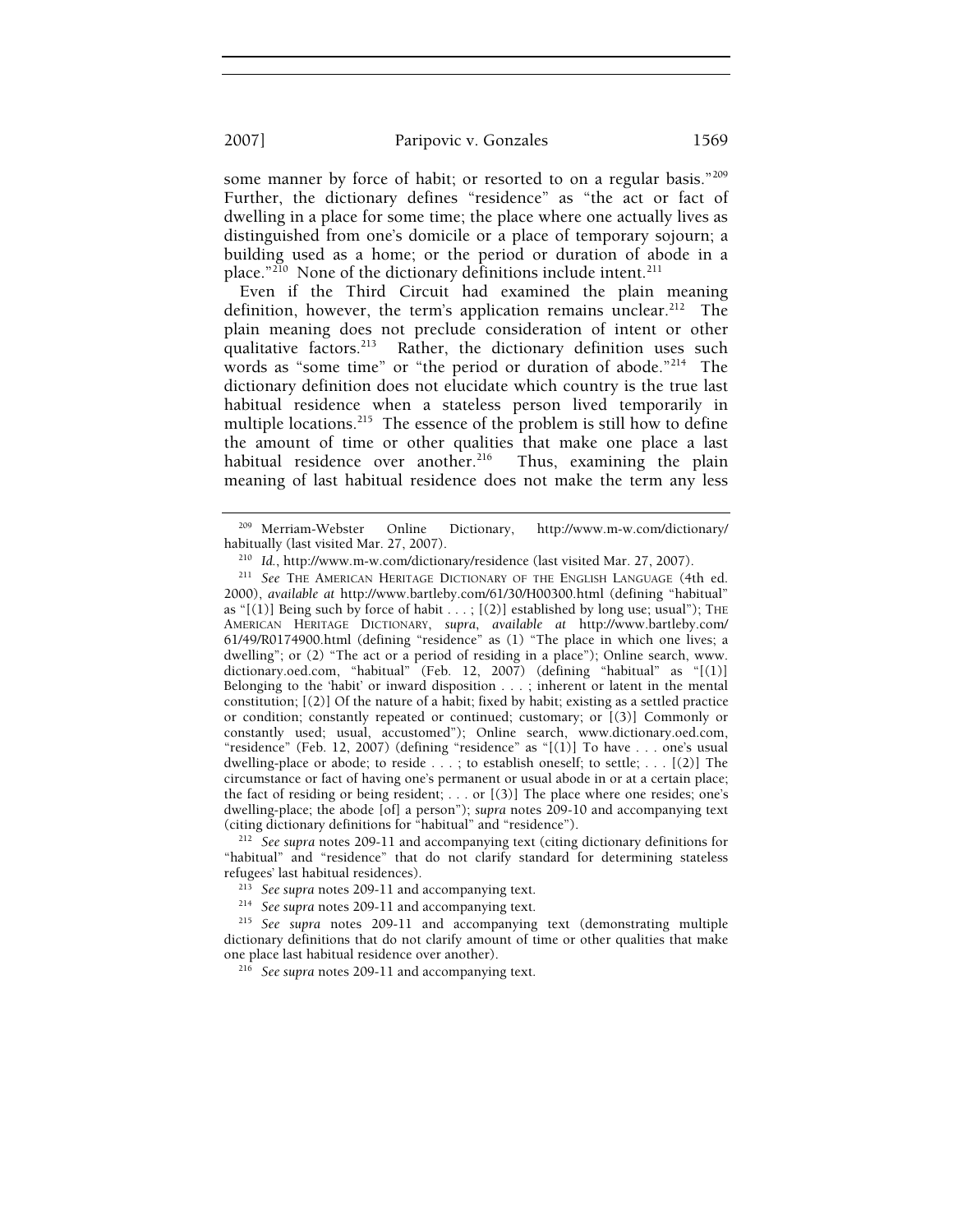ambiguous.<sup>217</sup>

Because the plain meaning does not clarify last habitual residence, canons of statutory construction dictate that the reviewing court would next examine Congress's intent.<sup>218</sup> Congress, however, has never discussed how to interpret last habitual residence.<sup>219</sup> When neither plain meaning nor legislative history make a term less ambiguous, courts defer to a longstanding principle regarding deportation statutes — the court must interpret the law in the noncitizen's favor.<sup>220</sup> Courts justify this principle by acknowledging that deportation is a penalty, not a crime, and is sometimes a drastic measure equivalent to banishment or exile.<sup>221</sup>

Adhering to this principle, the Third Circuit erred in designating Serbia as Paripovic's last habitual residence.<sup>222</sup> The most favorable deportation country for a stateless refugee is one that presents the refugee with the greatest potential for assimilation and legal protection.<sup>223</sup> Thus, the interpretation of last habitual residence most favorable to Paripovic was not Serbia, but rather Croatia, where he lived most of his life.<sup>224</sup>

<sup>217</sup> *See supra* notes 209-11 and accompanying text. 218 *See supra* notes 200-04 and accompanying text (setting forth standard for

interpreting ambiguous deportation statutes). 219 *See* Costello v. INS, 376 U.S. 120, 130 (1964) (illustrating case where nothing

<sup>&</sup>lt;sup>220</sup> See INS v. Cardoza-Fonseca, 480 U.S. 421, 449 (1987) (citing INS v. Errico, 385 U.S. 214, 225 (1966)) (stating ambiguities in deportation statutes should be construed in favor of non-citizen). 221 *See* Fong Haw Tan v. Phelan, 333 U.S. 6, 10 (1948) ("We resolve the doubts in

favor of that construction [favoring the non-citizen] because deportation is a drastic measure and at times equivalent of banishment or exile." (citing Delgadillo v. Carmichael, 332 U.S. 388, 391 (1947))); GORDON ET AL., *supra* note 67, § 71.01 ("The concept that expulsion from the United States is a penalty, not a crime, has lead to the principle that deportation statutes must be strictly construed, and must be limited to

the narrowest compass reasonably extracted from their language.").<br><sup>222</sup> See supra note 221 and accompanying text (setting forth principle that courts<br>must construe ambiguous statutes in favor of non-citizen).

<sup>&</sup>lt;sup>223</sup> See infra Part III.C (discussing policy implications of deportation to country with no qualitative connections).

<sup>&</sup>lt;sup>224</sup> See supra note 223 and accompanying text.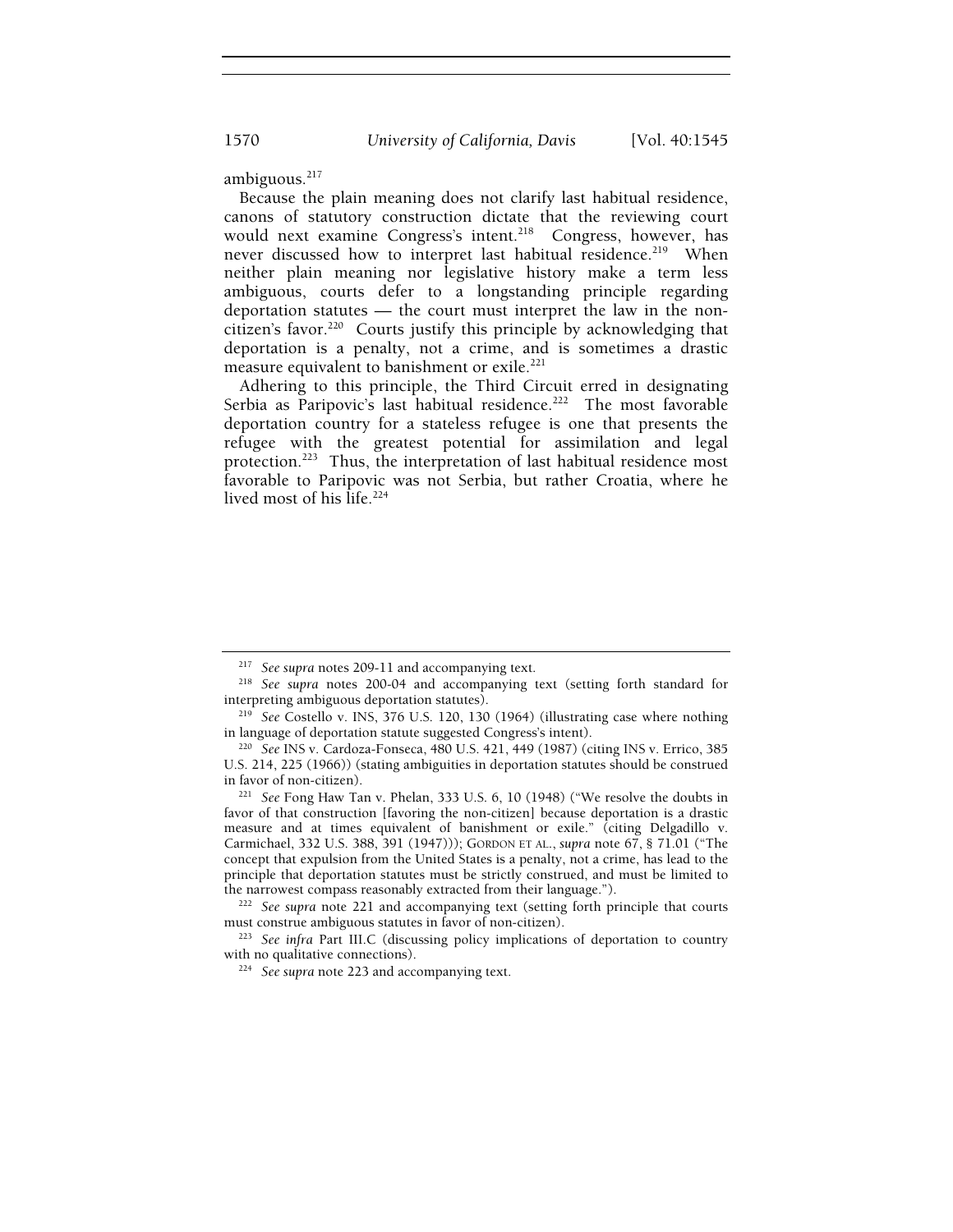# *B. The* Paripovic *Court's Interpretation Conflicts with the United States Code of Federal Regulations, Which Permits Consideration of Intent in Determining Habitual Residence*

The Third Circuit failed to consider an analogous section of the *Code of Federal Regulations*, which does not preclude courts from examining intent when analyzing habitual residence.<sup>225</sup> Title 8, § 214.7(4)(i) of the *Code of Federal Regulations* defines "habitual residence" for determining citizenship regarding United States territories and possessions.<sup>226</sup> Specifically, § 214.7(4)(i) defines "habitual residence" "as a place of general abode or a principal, actual dwelling place of a continuing or lasting nature."<sup>227</sup> Section  $214.7(4)(i)$ 's habitual residence definition does not bar courts from considering intent to remain.<sup>228</sup> Further, the term "habitual residence" used in §  $\tilde{2}14.7(4)(i)$  is almost lexicologically identical to the refugee definition's "last habitual residence" phrase.<sup>229</sup> The refugee definition only differs by including the word "last."230 Thus, the Third Circuit erred in overlooking the analogous definition from § 214.7(4)(i).

In addition, the Immigration and Naturalization Service ("INS") promulgated  $\S$  214.7(4)(i) to amend INS regulations concerning habitual residents' rights in U.S. territories.<sup>231</sup> The INS's intent behind § 214.7(4)(i), discussed in the *Federal Register*, was to require habitual

*Id.* (emphasis added).

<sup>&</sup>lt;sup>225</sup> Paripovic v. Gonzales, 418 F.3d 240, 245 (3d Cir. 2005).<br><sup>226</sup> 8 C.F.R. § 214.7(a)(4)(i) (2007). Section 214.7(a)(4)(i) states:

Habitual resident means a citizen of the FAS who has been admitted to a territory or possession of the United States (other than American Samoa or the Commonwealth of the Northern Mariana Islands, as long as the Act is not applicable to them) pursuant to section  $141(a)$  of the Compacts and who occupies in such territory or possession a habitual residence as that term is defined in section 461 of the Compacts, namely *a place of general abode or a principal, actual dwelling place of a continuing or lasting nature*.

<sup>&</sup>lt;sup>227</sup> *Id.* (lacking inclusion of intent).

<sup>&</sup>lt;sup>229</sup> Compare *id.* (using term "habitual residence"), *with* 8 U.S.C. § 1101(a)(42)(A) (2007) (containing phrase "last habitually resided").

<sup>&</sup>lt;sup>230</sup> See supra note 229.<br><sup>231</sup> See Habitual Residence in the Territories and Possessions of the United States, 65 Fed. Reg. 56,463 (Sept. 19, 2000) (codified at 8 C.F.R. pt. 214) (explaining purpose behind regulation).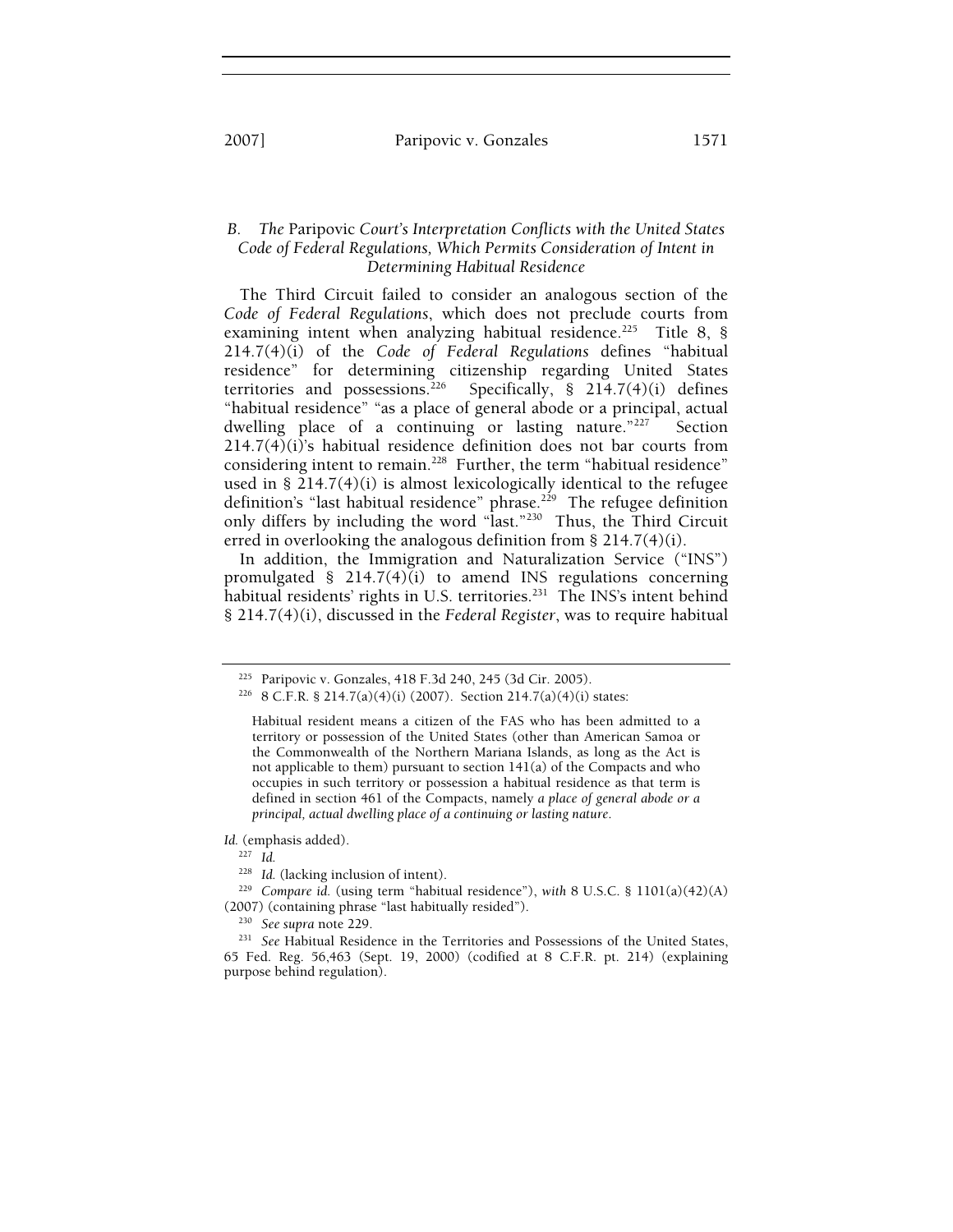residents to be self-supporting.232 The *Federal Register* describes the term "self-supporting" as the "ability to financially be able to support oneself with regard to local conditions."233 The regulation itself further defines self-supporting as "[h]aving a lawful occupation of a current and continuing nature that provides 40 hours of gainful employment each week."<sup>234</sup> This language strongly suggests that a habitual resident is more than a refugee who is temporarily stationed in a refugee camp.<sup>235</sup> Rather, the term "self-supporting" implies a degree of permanency and assimilation into local life.<sup>236</sup> The same agency, the INS, promulgated both this more qualitative definition of the phrase "habitual resident," as well as the refugee definition's last habitual residence language.<sup>237</sup> Thus, courts should consider  $\S$ Thus, courts should consider § 214.7(4)(i)'s habitual residence definition when determining last habitual residence for stateless refugees.<sup>238</sup>

Opponents could argue that, while there is no standard definition of last habitual residence, the INA does define the term "residence."<sup>239</sup> The INA defines "residence" as "a place of general abode."240 The INA further defines the phrase "place of general abode" as one's "principal, actual dwelling place in fact, *without regard to intent*."241

Courts acknowledge, however, that precluding any consideration of intent is difficult.<sup>242</sup> Some courts have, in fact, addressed "intent to

<sup>238</sup> See supra text accompanying notes 232-37.<br><sup>239</sup> 8 U.S.C. § 1101(a)(33) (2007) ("The term 'residence' means the place of general abode; the place of general abode of a person means his principal, actual dwelling place in fact, *without regard to intent*.") (emphasis added).<br><sup>240</sup> *Id.* (emphasis added).

<sup>242</sup> See Chan Wing Cheung v. Hamilton, 298 F.2d 459, 461 (1st Cir. 1962) ("Any concept of residence totally disregarding intent is something which courts may well find difficult."); Lum Chong v. Esperdy, 191 F. Supp. 935, 937 (S.D.N.Y. 1961) ("On general principles of fair play one might say that, where the departure was voluntary and without intent to constitute the execution of the deportation order, the United States should be deemed to remain the alien's actual dwelling place in fact."); Strupp v. Herter, 180 F. Supp. 440, 442 (S.D.N.Y. 1960) ("The determination of the 'residence' of a person 'without regard to intent' is difficult for courts whose thinking is conditioned by emphasis laid on the factor of the intent of the person when courts seek to determine his residence as that term is generally understood in the law.").

<sup>&</sup>lt;sup>232</sup> Id. at 56,465 (stating that "the rule would require that the nonimmigrant be self-supporting in order to establish and maintain habitual residence").<br><sup>233</sup> *Id.* at 56,464.<br><sup>234</sup> 8 C.F.R. § 214.7(a)(7)(i).<br><sup>235</sup> 65 Fed. Reg. 56,463.<br><sup>236</sup> *Id.*<br><sup>237</sup> *Id.* (stating INS promulgated regulation).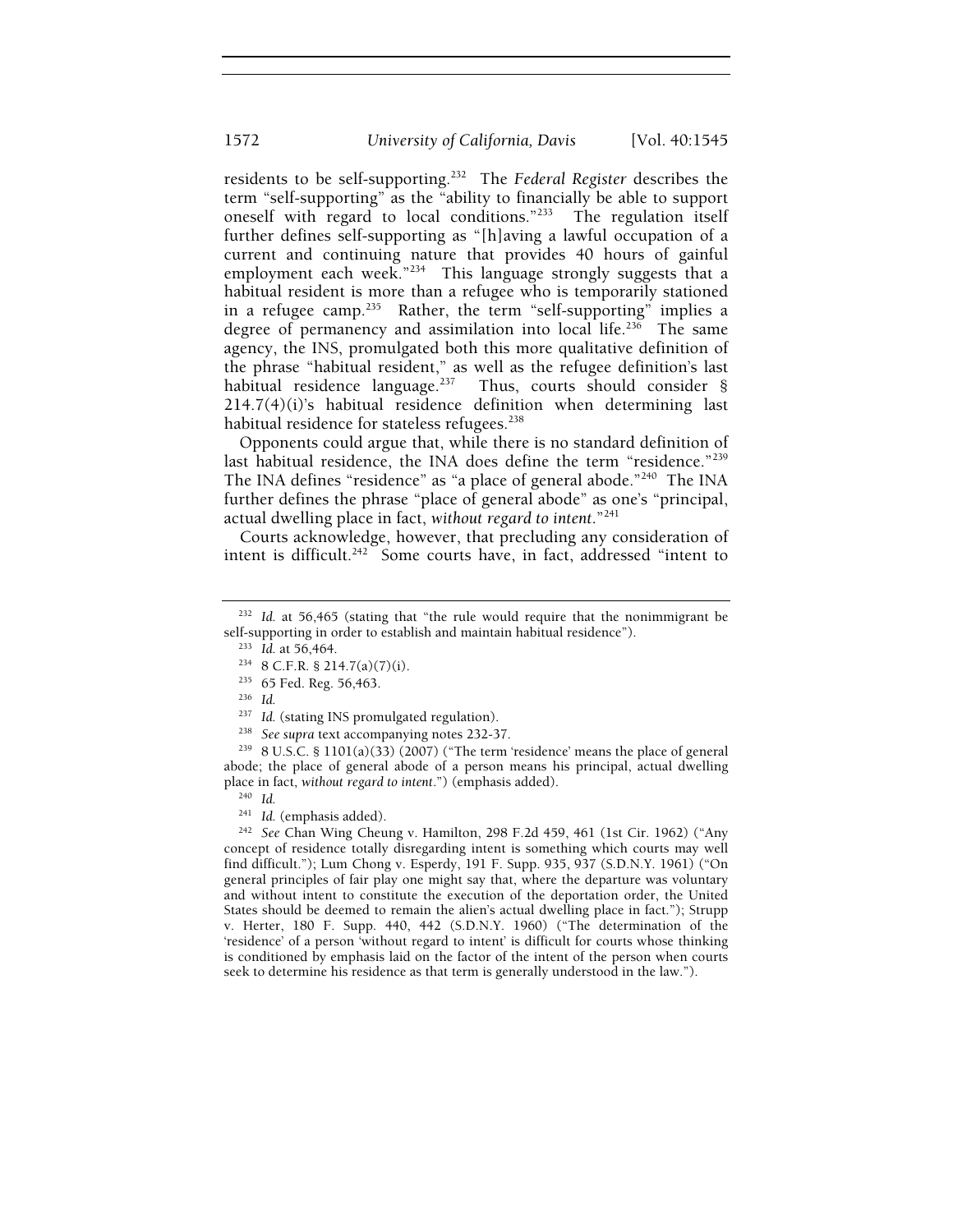remain" in evaluating asylum claims, despite the INA's residence definition precluding intent. $243$  Thus, examining qualitative characteristics with last habitual residence would reflect courts' inclinations to consider intent.<sup>244</sup> Moreover, analyzing qualitative factors furthers asylum law's goal of protecting non-citizens from persecution.<sup>245</sup>

# *C. The* Paripovic *Court's Rationale Undermines Important Public Policy Considerations*

The essence of nationality is the legal bond between an individual and a state. $246$  With this bond comes legal protection and access to fundamental rights. $247$  Thus, the condition of statelessness raises particular policy concerns because no government is accountable for granting or enforcing even basic legal rights.<sup>248</sup> As such, courts should interpret the phrase "last habitual residence" to afford stateless refugees the most analogous relationship to nationality.<sup>249</sup> That is, courts should foster a relationship with the most potential for government protection.250 The more significant a stateless refugee's connections are to a location, the more likely that he or she will receive some form of protection from local authorities.<sup>251</sup> Defining last

<sup>243</sup> *In re* Lee, 11 I. & N. Dec. 34, 36 (B.I.A. 1965) (finding that non-citizen's "principle dwelling place in fact," within meaning of 8 U.S.C.  $\S$  1101(a)(33) was not in United States because non-citizen did not maintain personal property, business, or financial interests, and further, had *intent to remain* in China); *see also Chan Wing* 

<sup>&</sup>lt;sup>244</sup> See Chan Wing Cheung, 298 F.2d at 461; *Strupp*, 180 F. Supp. at 442; *Lee*, 11 I. & N. Dec. at 36 (addressing intent to remain).

<sup>&</sup>lt;sup>245</sup> See infra Part III.C (discussing policy justifications for considering qualitative characteristics in defining last habitual residence).

<sup>&</sup>lt;sup>246</sup> See Batchelor, *supra* note 1, at 233 n.5 (describing effective link theory of nationality as "a legal bond having as its basis a social fact of attachment, a genuine connection of existence, interests and sentiments, together with the existence of

reciprocal rights and duties").<br><sup>247</sup> *Id.* at 235 (stating that stateless persons are denied vehicle for access to fundamental rights and legal protection).

<sup>&</sup>lt;sup>248</sup> Id. ("If without legal existence, one is stripped of even the right to have rights, there being no foundation from which other rights might reliably flow.").

<sup>&</sup>lt;sup>249</sup> See infra text accompanying notes 259-62; see also Universal Declaration of Human Rights, G.A. Res. 217A, at 15, U.N. GAOR, 3d Sess., 1st plen. mtg., U.N. Doc A/810 (Dec. 10, 1948) ("Everyone has the right to a nationality.").

<sup>&</sup>lt;sup>250</sup> See infra text accompanying notes 259-62.<br><sup>251</sup> See Austl. Gov't Attorney-Gen.'s Dep't, *supra* note 194, ¶ 6.4 (discussing Hague Conference on Private International Law's interpretation of habitual residence and stating that, "[I]f a person has been resident in a country for some time, authorities in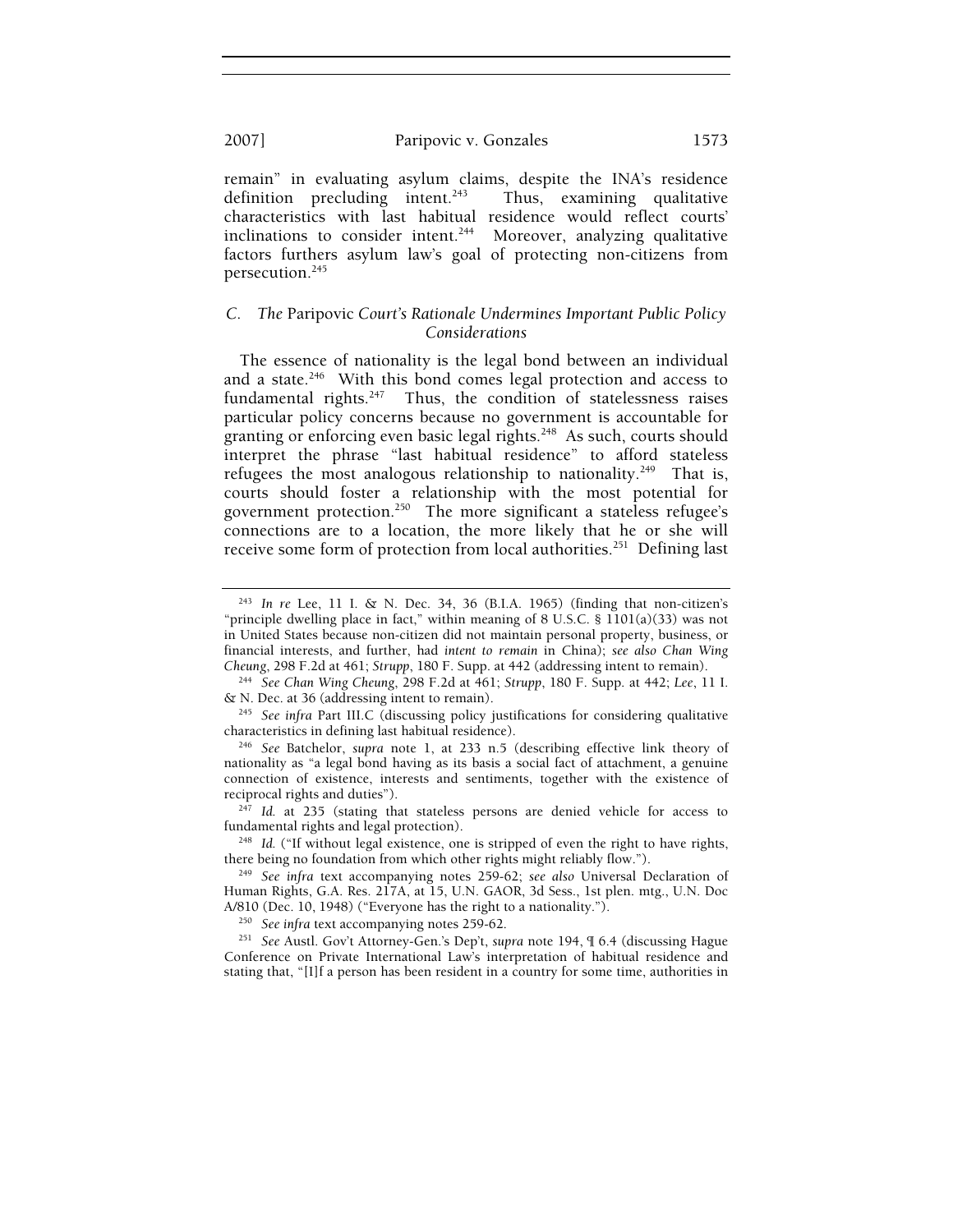habitual residence as a temporary location, where a stateless refugee never intended to settle, undermines this goal.<sup>252</sup>

In *Paripovic*, for example, the Third Circuit designated Serbia — Paripovic's temporary, unintended refuge — as his last habitual residence.<sup>253</sup> The court reached this conclusion in spite of Paripovic's argument that the Serbian government would likely deport him to Croatia.254 Further, the court acknowledged that Paripovic had likely been persecuted in Croatia.<sup>255</sup> The fact that Serbia might promptly deport Paripovic exemplifies how stateless persons, with insignificant state connections, may have few, if any, legal rights.<sup>256</sup> Thus, courts should define last habitual residence as the country where a stateless refugee has the most qualitative and quantitative connections.<sup>257</sup> Ignoring qualitative factors threatens the primary policy rationale behind asylum law — to prevent returning individuals to governments that allow persecution.<sup>258</sup> A government is far less likely to protect an individual who has virtually no link to the state, aside from quantitative years in residence.<sup>259</sup> Courts can promote connections to

"involved acts of persecution," and noting Paripovic's argument that "Serbia may forcibly remove him to Croatia"). 256 *See* Batchelor, *supra* note 1, at 235. 257 *Cf. Paripovic*, 418 F.3d at 245 (illustrating case where court did not evaluate

qualitative considerations and designated non-citizen to be deported to country where

he had few state connections). 258 *See* 8 U.S.C. § 1101(a)(42)(A) (2007) (requiring asylum applicant to establish past persecution or fear of future persecution in country of last habitual residence); *see also* United Nations Convention Relating to the Status of Refugees, *opened for signature* July 28, 1951, 19 U.S.T. 6259, 189 U.N.T.S. 137, *available at* http://www.unhchr.ch/html/menu3/b/o\_c\_ref.htm (setting forth requirement for withholding of removal, codified by 8 U.S.C. § 1101, that no state "shall expel or return . . . a refugee in any manner whatsoever to the frontiers of territories where his life or freedom would be threatened on account of his race, religion, nationality, membership of a particular social group or political opinion"). 259 *See* Austl. Gov't Attorney-Gen.'s Dep't, *supra* note 194, ¶ 6.4 (stating that

authorities are more likely to act in person's best interests if person has resided in

that country are more likely to be able to ascertain the needs and best interests of the

person"). 252 *See, e.g.*, Paripovic v. Gonzales, 418 F.3d 240, 240-46 (3d Cir. 2005) (illustrating case where court defined last habitual residence as country where stateless refugee never intended to settle); *infra* Part II (describing *Paripovic*, where court found stateless refugee's last habitual residence to be location where he temporarily lived with no intent to remain).<br><sup>253</sup> *Paripovic*, 418 F.3d at 245.<br><sup>254</sup> *Id.* at 246. 255 *Id.* at 242, 246 (stating IJ's determination that treatment of Serbs in Croatia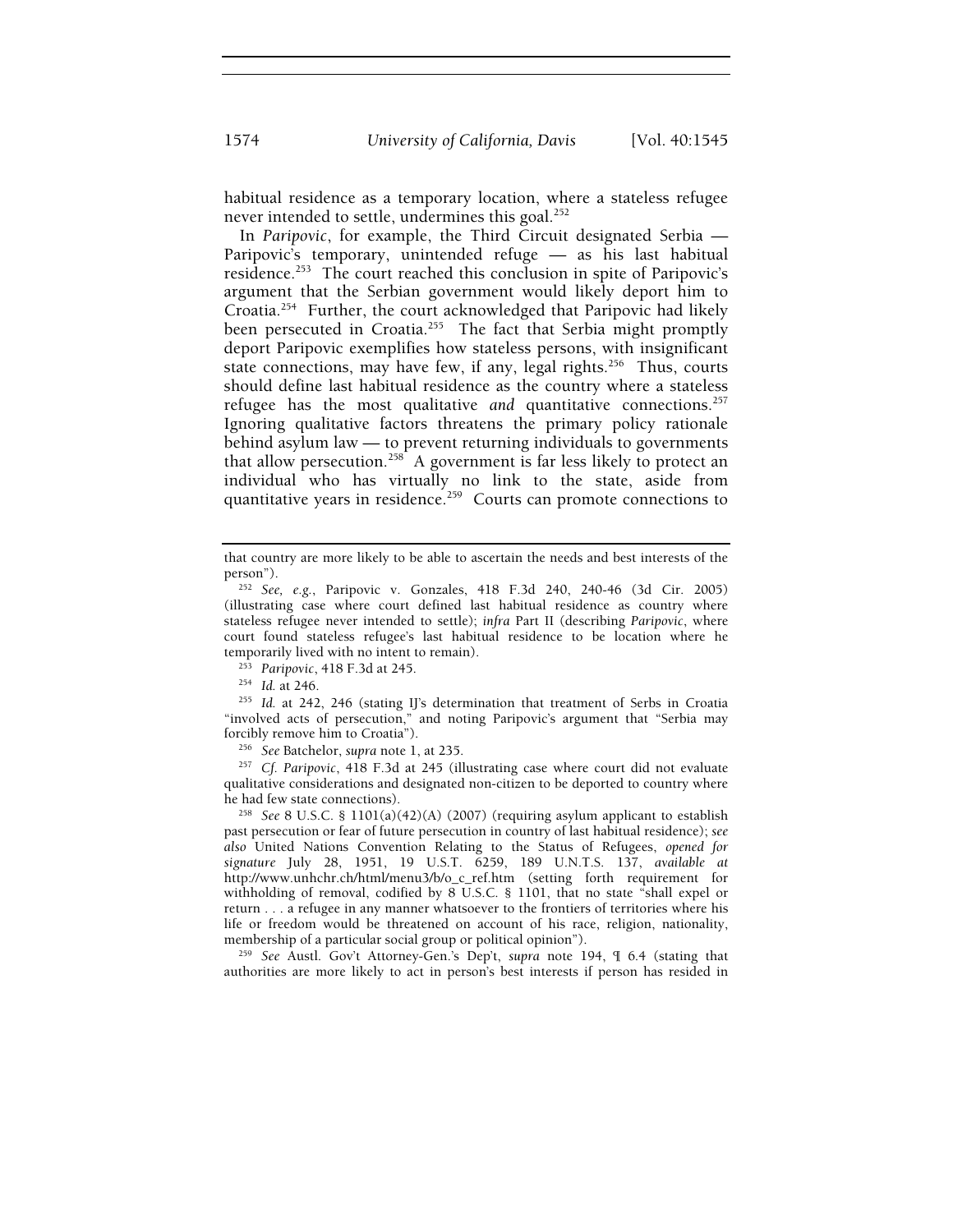a state and increase the potential for state protection by evaluating the totality of a stateless refugee's claim.<sup>260</sup> This, in turn, may decrease the chance that the U.S. government would deport stateless refugees to life-threatening conditions.<sup>261</sup>

Valuing quantitative years in residence over all other considerations also raises additional social policy concerns.<sup>262</sup> Forcing a stateless refugee to relocate to a country where he or she has less qualitative connections often subjects him or her to additional social and economic burdens.<sup>263</sup> For example, the refugee might face new experiences of ethnic tension and discrimination as an outsider.<sup>264</sup> He or she might also lose kinship networks that provide critical information and support.<sup>265</sup> In addition, the refugee may be subject to new educational and language barriers.<sup>266</sup> Thus, accounting for new educational and language barriers.<sup>266</sup> qualitative connections to a state fosters stateless refugees' reassimilation into society.267 Overall, valuing factors beyond mere years in residence furthers the likelihood that stateless refugees will receive at least some legal protection.<sup>268</sup>

#### **CONCLUSION**

Nationality plays a crucial role in granting refugees relief from persecution.<sup>269</sup> Section  $1101(a)(42)(A)$ 's last habitual residence provision, tailored to stateless refugees, reflects this importance.<sup>270</sup>

country for long time). 260 *Cf. id.* ("The availability of evidence from relatives, friends, and business associates of an adult . . . are important considerations in this regard.").<br><sup>261</sup> *Id.* <sup>262</sup> *See* discussion infra Part III.C.

<sup>&</sup>lt;sup>263</sup> See generally William B. Wood, *Forced Migration: Local Conflicts & International Dilemmas*, 84 ANNALS ASS'N AM. GEOGRAPHERS 607-34 (1994) (discussing problems

arising from forced migration). 264 *Id.* at 608 (listing factors affecting forcibly uprooted migrants). 265 *Id.*

<sup>266</sup> *Id.* Additional problems arising from forced migration might include: "declining real incomes and large personal investments in the migration process, disparities of incomes and opportunities between place of national origin and potential destination . . . [loss] of traditional social status, . . . and weakening of traditional values in the face of powerful, foreign cultural forces." *Id.*

<sup>267</sup> *See supra* text accompanying notes 264-67. 268 *See* Austl. Gov't Attorney-Gen.'s Dep't, *supra* note 194, ¶ 6.4 (stating that authorities are more likely to consider individual's best interest if person has resided in country for long time). 269 *See supra* Introduction. 270 *See supra* Part I; *see also* 8 U.S.C. § 1101(a)(42)(A) (2007); Refugee Act of